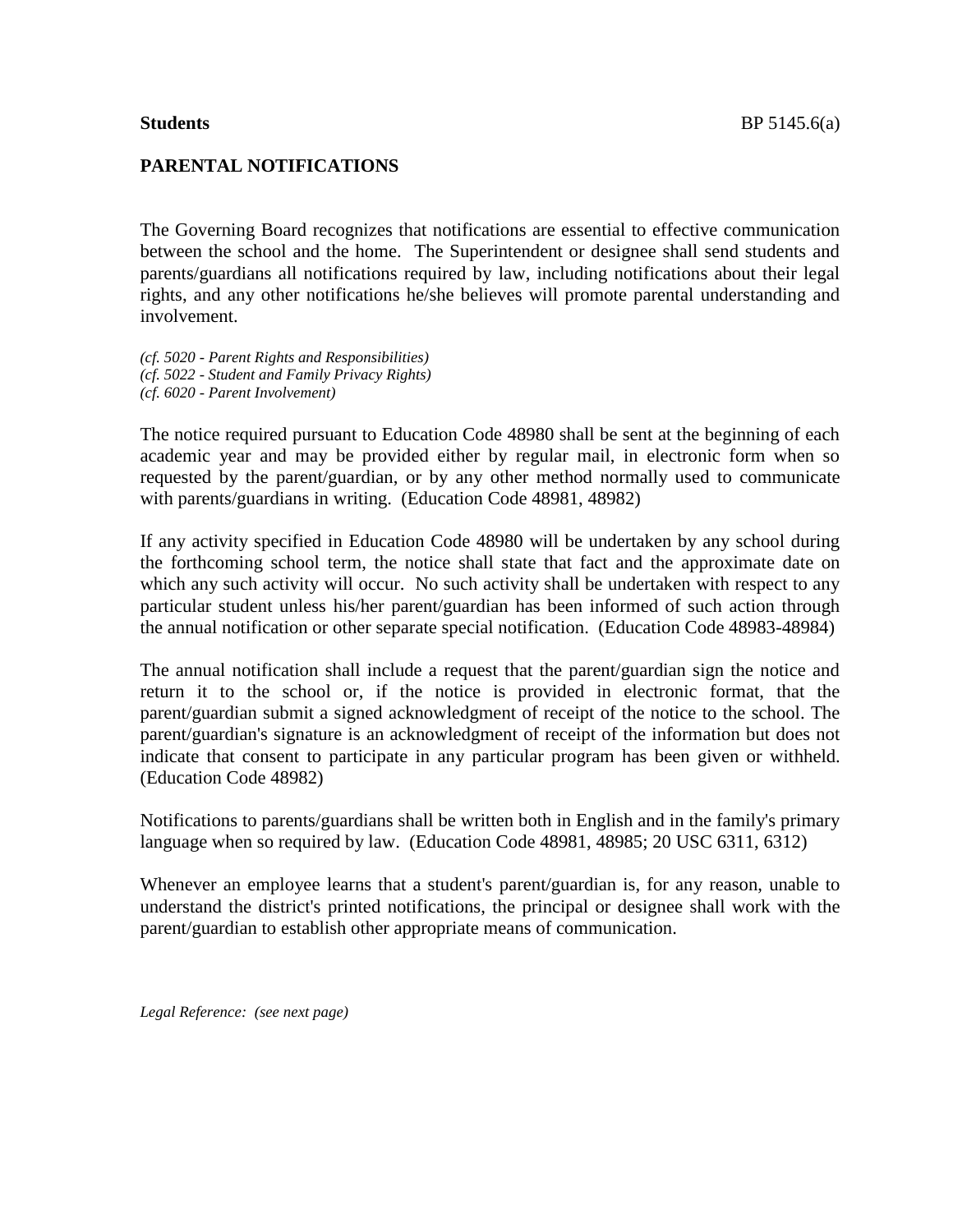*Legal Reference:*

*EDUCATION CODE 221.5 Prohibited sex discrimination 231.5 Sexual harassment policy 262.3 Appeals for discrimination complaints; information regarding availability of civil remedies 310-311 Structured English immersion program, parental exception waivers 313 Reclassification of English learners, parental consultation 440 English language proficiency assessment; instruction in English language development 17288 Building standards for university campuses 17611.5-17612 Notification of pesticide use 32221.5 Insurance for athletic team members 32255-32255.6 Right to refuse harmful or destructive use of animals 32390 Fingerprint program; contracts; funding; consent of parent/guardian 35160.5 Extracurricular and cocurricular activities 35178.4 Notice of accreditation status 35182.5 Advertising in the classroom 35183 School dress codes; uniforms 35186 Complaints concerning deficiencies in instructional materials and facilities 35211 Driver training; district insurance, parent/guardian liability 35256 School Accountability Report Card 35258 School Accountability Report Card 35291 Rules for student discipline 37616 Consultation regarding year-round schedule 39831.5 School bus rider rules and information 44808.5 Permission to leave school grounds 46010.1 Notice regarding excuse to obtain confidential medical services 46014 Regulations regarding absences for religious purposes 46600-46611 Interdistrict attendance agreements 48000 Minimum age of admission 48070.5 Promotion or retention of students 48204 Residency requirements 48205 Absence for personal reasons 48206.3 Students with temporary disabilities; individual instruction; definitions 48207-48208 Students with temporary disabilities in hospitals 48213 Prior notice of exclusion from attendance 48216 Immunization 48260.5 Notice regarding truancy 48262 Need for parent conference regarding truancy 48263 Referral to school attendance review board or probation department 48301 Interdistrict transfers 48350-48361 Open Enrollment Act 48354 Option to transfer from school identified under Open Enrollment Act 48357 Status of application for transfer from school identified under Open Enrollment Act*

*48432.3 Voluntary enrollment in continuation education*

*48432.5 Involuntary transfers of students*

*Legal Reference continued: (see next page)*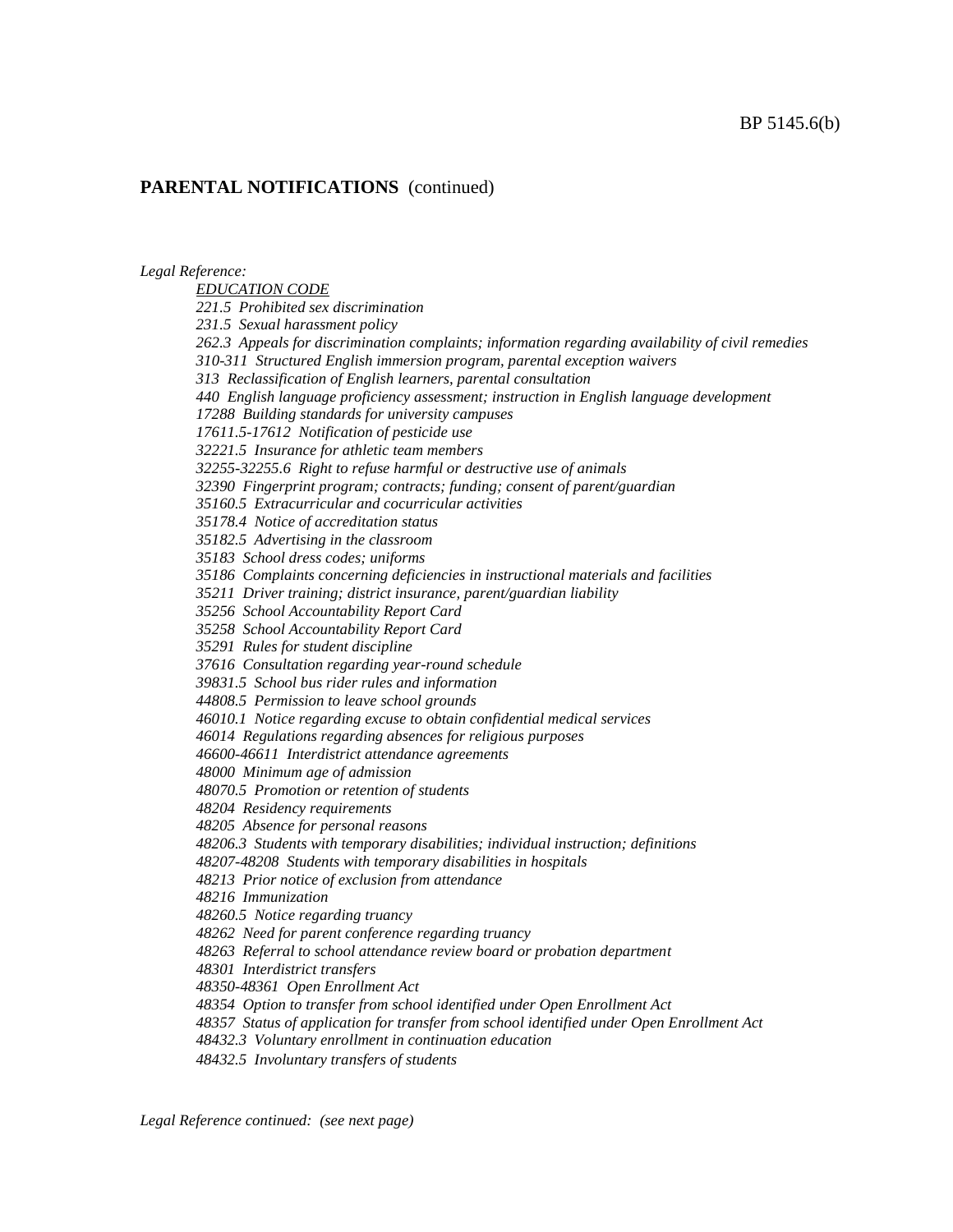*Legal Reference: (continued) EDUCATION CODE (continued) 48850-48859 Education of foster youth and homeless students 48853.5 Placement of foster youth 48900.1 Parental attendance required after suspension 48904 Liability of parent/guardian for willful student misconduct 48904.3 Withholding grades, diplomas, or transcripts 48906 Notification of release of student to peace officer 48911 Notification in case of suspension 48911.1 Assignment to supervised suspension classroom 48912 Closed sessions; consideration of suspension 48915.1 Expelled students; enrollment in another district 48916 Readmission procedures 48918 Rules governing expulsion procedures 48980 Required notification at beginning of term 48980.3 Notification of pesticide use 48981 Time and means of notification 48982 Parent signature acknowledging receipt of notice 48983 Contents of notice 48984 Activities prohibited unless notice given 48985 Notices to parents in language other than English 48987 Child abuse information 49013 Use of uniform complaint procedures for complaints regarding student fees 49063 Notification of parental rights 49067 Student evaluation; student in danger of failing course 49068 Transfer of permanent enrollment and scholarship record 49069 Absolute right to access 49069.5 Foster youth and homeless students; transfer of records; grades 49073 Release of directory information 49073.6 Student records, social media 49076 Access to student records 49077 Access to information concerning a student in compliance with court order 49403 Cooperation in control of communicable disease and immunization 49423 Administration of prescribed medication for student 49451 Physical examinations: parent's refusal to consent 49452.5 Screening for scoliosis 49452.7 Information on type 2 diabetes 49452.8 Oral health assessment 49456 Results of vision or hearing test 49471-49472 Insurance 49475 Student athletes; concussions and head injuries 49480 Continuing medication regimen for nonepisodic conditions 49510-49520 Duffy-Moscone Family Nutrition Education and Services Act of 1970 51225.1 Transfer of foster or homeless youth; exemption from district graduation requirements 51225.2 Foster youth and homeless students; course credits 51225.3 Graduation requirements; courses that satisfy college entrance criteria 51229 Course of study for grades 7-12*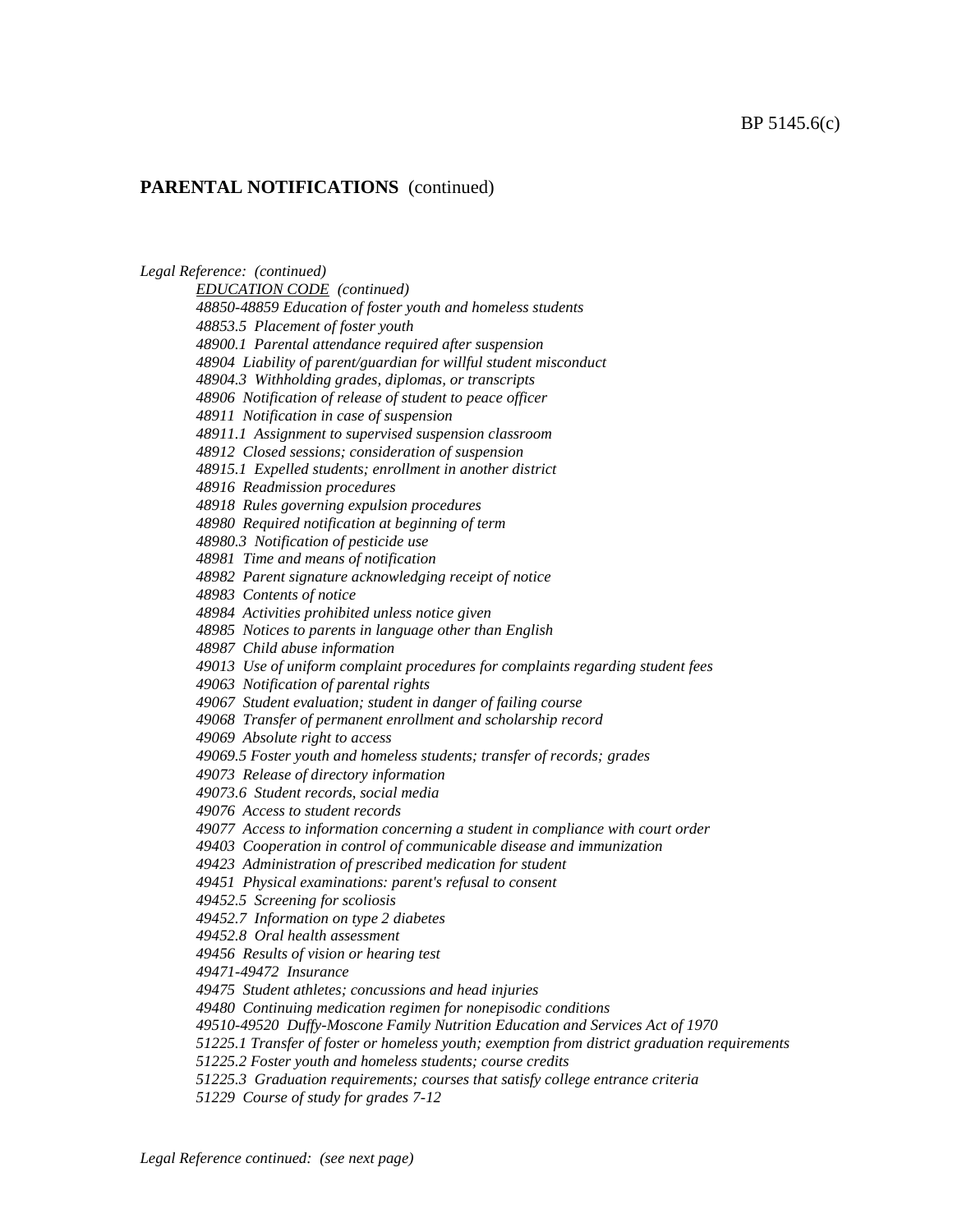*Legal Reference: (continued) EDUCATION CODE (continued) 51513 Personal beliefs; privacy 51938 HIV/AIDS and sexual health instruction 52164.1 Census-taking methods; determination of primary language; assessment of language skills 52164.3 Reassessment of English learners; notification of results 54444.2 Migrant education programs; parent involvement 56301 Child-find system; policies regarding written notification rights 56321 Special education: proposed assessment plan 56321.5-56321.6 Notice of parent rights pertaining to special education 56329 Written notice of right to findings; independent assessment 56341.1 Development of individualized education program; right to audio record meeting 56341.5 Individualized education program team meetings 56343.5 Individualized education program meetings 56521.1 Behavioral intervention 58501 Alternative schools; notice required prior to establishment 60615 Exemption from state assessment 60641 California Assessment of Student Performance and Progress 60850-60859 High school exit examination 69432.9 Submission of grade point average to Cal Grant program CIVIL CODE 1798.29 District records, breach of security HEALTH AND SAFETY CODE 1596.857 Right to enter child care facility 104420 Tobacco use prevention 104855 Availability of topical fluoride treatment 120365-120375 Immunizations 120440 Sharing immunization information 124100-124105 Health screening and immunizations PENAL CODE 626.81 Notice of permission granted to sex offender to volunteer on campus 627.5 Hearing request following denial or revocation of registration CODE OF REGULATIONS, TITLE 5 852 Exemptions from state assessments 863 Reports of state assessment results 3052 Behavioral intervention 4622 Notification of uniform complaint procedures 4631 Uniform complaint procedures; notification of decision and right to appeal 4702 Student transfer from school identified under Open Enrollment Act 4917 Notification of sexual harassment policy 11303 Reclassification of English learners 11309 Parental exception waivers 11511.5 English language proficiency assessment; test results 11523 Notice of proficiency examinations 18066 Child care policies regarding excused and unexcused absences 18094-18095 Notice of Action; child care services 18114 Notice of delinquent fees; child care services 18118-18119 Notice of Action; child care services*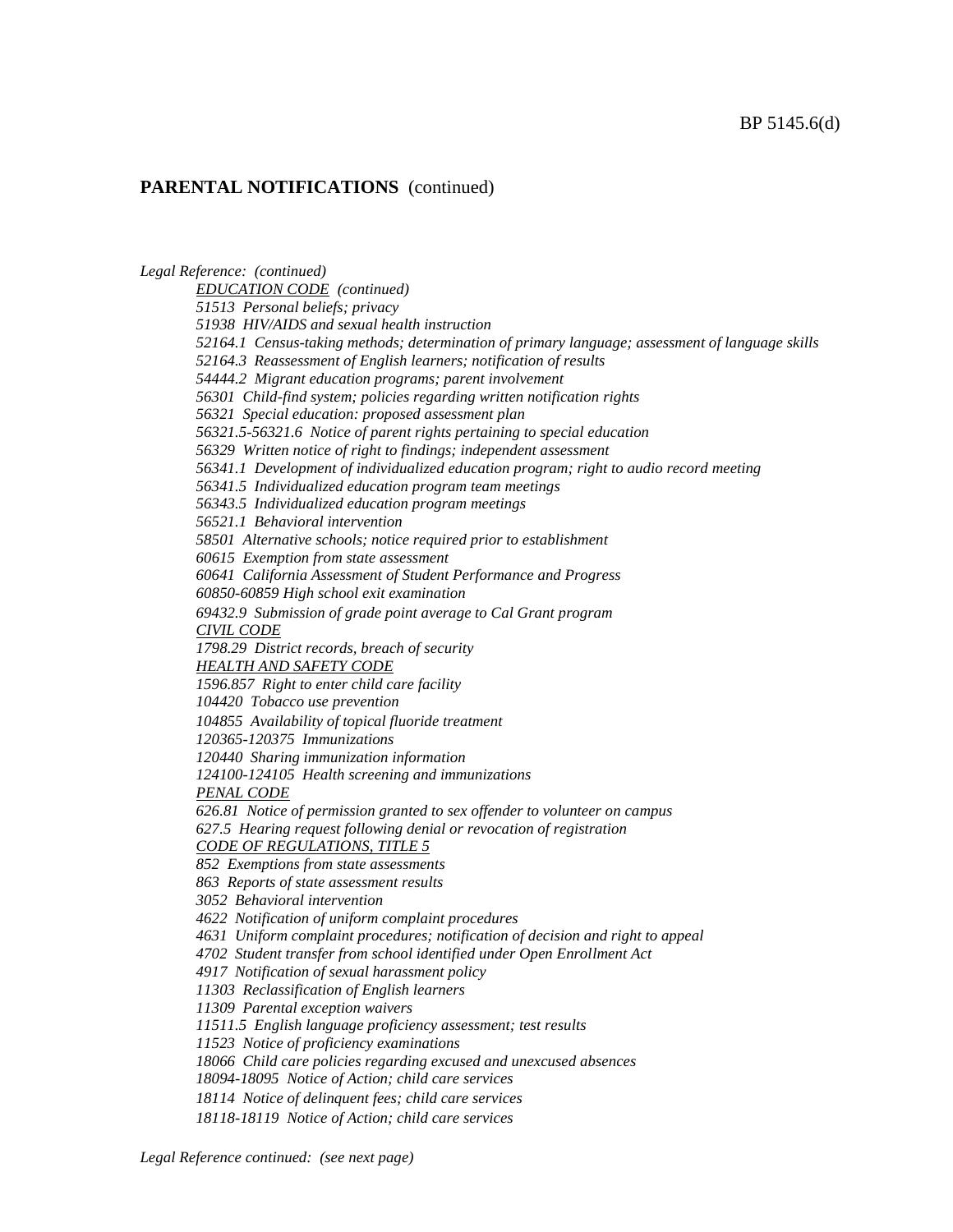*Legal Reference: (continued) CODE OF REGULATIONS, TITLE 17 2951 Hearing tests 6040 Time period to obtain needed immunizations UNITED STATES CODE, TITLE 20 1232g Family Educational and Privacy Rights Act 1232h Privacy rights 1415 Procedural safeguards 6312 Local education agency plans 6316 Parent and family engagement 7012 Instruction in English language development 7908 Armed forces recruiter access to students UNITED STATES CODE, TITLE 42 1758 Child nutrition programs 11431-11435 McKinney-Vento Homeless Assistance Act CODE OF FEDERAL REGULATIONS, TITLE 7 245.5 Eligibility criteria for free and reduced-price meals 245.6a Verification of eligibility for free and reduced-price meals CODE OF FEDERAL REGULATIONS, TITLE 34 99.7 Student records, annual notification 99.30 Disclosure of personally identifiable information 99.34 Student records, disclosure to other educational agencies 99.37 Disclosure of directory information 104.32 District responsibility to provide free appropriate public education 104.36 Procedural safeguards 104.8 Nondiscrimination 106.9 Dissemination of policy, nondiscrimination on basis of sex 200.61 Teacher qualifications 300.300 Parent consent for special education evaluation 300.322 Parent participation in IEP team meetings 300.502 Independent educational evaluation of student with disability 300.503 Prior written notice regarding identification, evaluation, or placement of student with disability 300.504 Procedural safeguards notice for students with disabilities 300.508 Due process complaint 300.530 Discipline procedures CODE OF FEDERAL REGULATIONS, TITLE 40 763.84 Asbestos inspections, response actions and post-response actions 763.93 Asbestos management plans Management Resources:*

*U.S. DEPARTMENT OF AGRICULTURE PUBLICATIONS Civil Rights Compliance and Enforcement -- Nutrition Programs and Services, FNS Instruction 113-1, 2005 WEB SITES U.S. Department of Agriculture, Food and Nutrition Service: http://www.fns.usda.gov*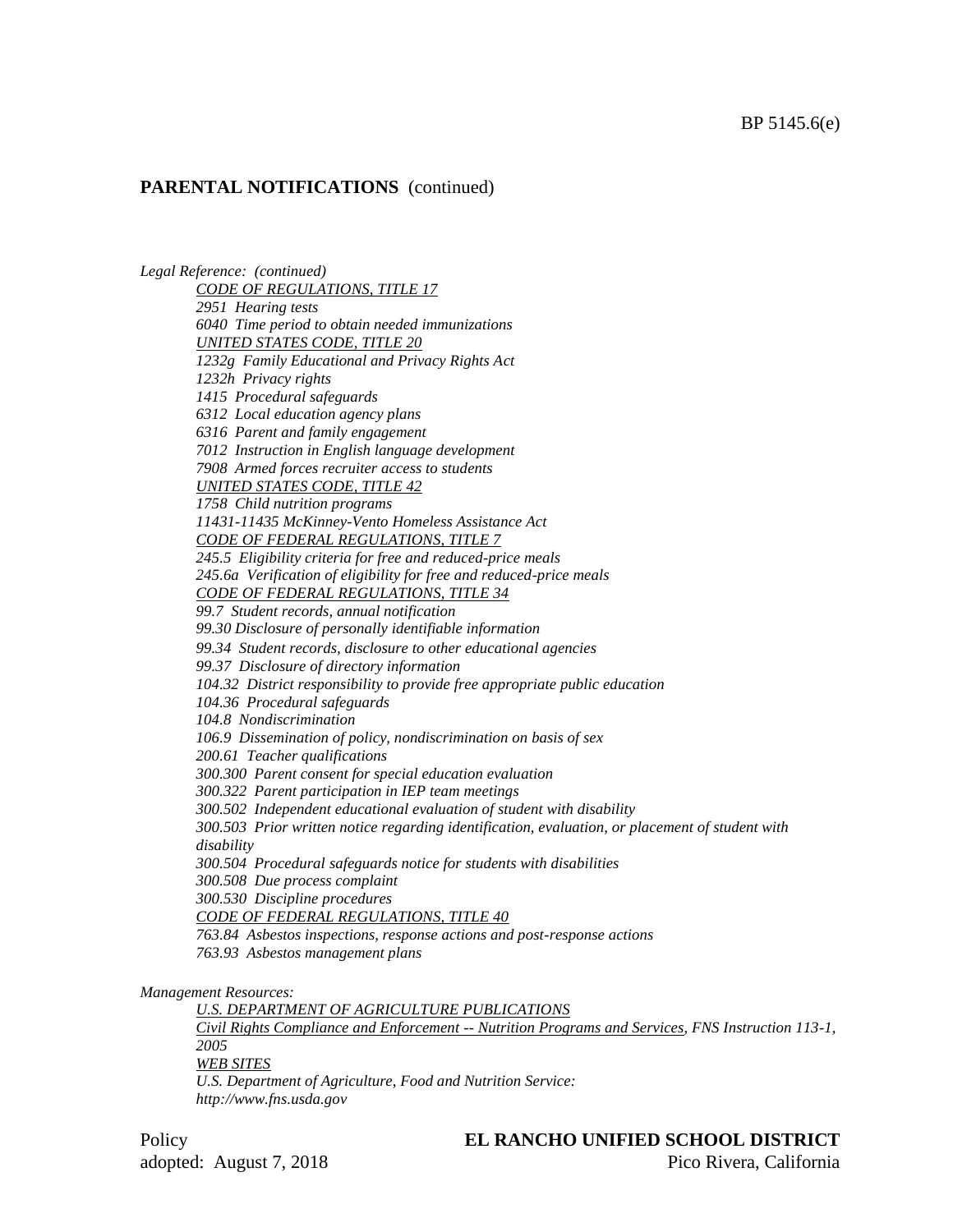#### **PARENTAL NOTIFICATIONS**

**Cautionary Notice:** Government Code 17581.5 relieves districts from the obligation to perform specified mandated activities when the Budget Act does not provide reimbursement during that fiscal year. The Budget Act of 2016 (SB 826, Ch. 23, Statutes of 2016) extends the suspension of these requirements through the 2016-17 fiscal year. As a result, certain provisions of the following Exhibit related to scoliosis screening and bus safety instruction may be suspended.

| When to<br><b>Notify</b>                                                                                                                                                            | <b>Education or</b><br><b>Other Legal</b><br>Code    | <b>Board Policy/</b><br><b>Administrative</b><br><b>Regulation #</b> | <b>Subject</b>                                                                                                                                                                                        |
|-------------------------------------------------------------------------------------------------------------------------------------------------------------------------------------|------------------------------------------------------|----------------------------------------------------------------------|-------------------------------------------------------------------------------------------------------------------------------------------------------------------------------------------------------|
| I. Annually                                                                                                                                                                         |                                                      |                                                                      |                                                                                                                                                                                                       |
| Beginning of each school<br>year                                                                                                                                                    | <b>Education Code</b><br>310                         | BP 6174<br>AR 6142.2                                                 | Information on the district's<br>language acquisition<br>programs                                                                                                                                     |
| Beginning of each school<br>year                                                                                                                                                    | <b>Education Code</b><br>17611.5, 17612,<br>48980.3  | AR 3514.2                                                            | Use of pesticide product,<br>active ingredients, Internet<br>address to access information,<br>and, if district has no web site<br>and uses certain pesticides,<br>integrated pest management<br>plan |
| By February 1                                                                                                                                                                       | <b>Education Code</b><br>35256, 35258                | BP 0510                                                              | School Accountability<br>Report Card provided                                                                                                                                                         |
| Beginning of each school<br>year                                                                                                                                                    | <b>Education Code</b><br>35291, 48980                | AR 5144<br>AR 5144.1                                                 | District and site discipline<br>rules                                                                                                                                                                 |
| Beginning of each school<br>year                                                                                                                                                    | <b>Education Code</b><br>46010.1                     | AR 5113                                                              | Absence for confidential<br>medical services                                                                                                                                                          |
| Beginning of each school<br>year, if district has adopted<br>policy on involuntary transfer<br>of students convicted of certain<br>crimes when victim is enrolled<br>at same school | <b>Education Code</b><br>48929, 48980                | BP 5116.2                                                            | District policy authorizing<br>transfer                                                                                                                                                               |
| Beginning of each school<br>year                                                                                                                                                    | <b>Education Code</b><br>48980                       | BP 6111                                                              | Schedule of minimum days<br>and student-free staff<br>development days                                                                                                                                |
| Beginning of each school<br>year                                                                                                                                                    | <b>Education Code</b><br>48980, 231.5;<br>5 CCR 4917 | AR 5145.7                                                            | Copy of sexual harassment<br>policy as related to students                                                                                                                                            |
| Beginning of each school<br>year                                                                                                                                                    | <b>Education Code</b><br>48980, 32255-<br>32255.6    | AR 5145.8                                                            | Right to refrain from harmful<br>or destructive use of animals                                                                                                                                        |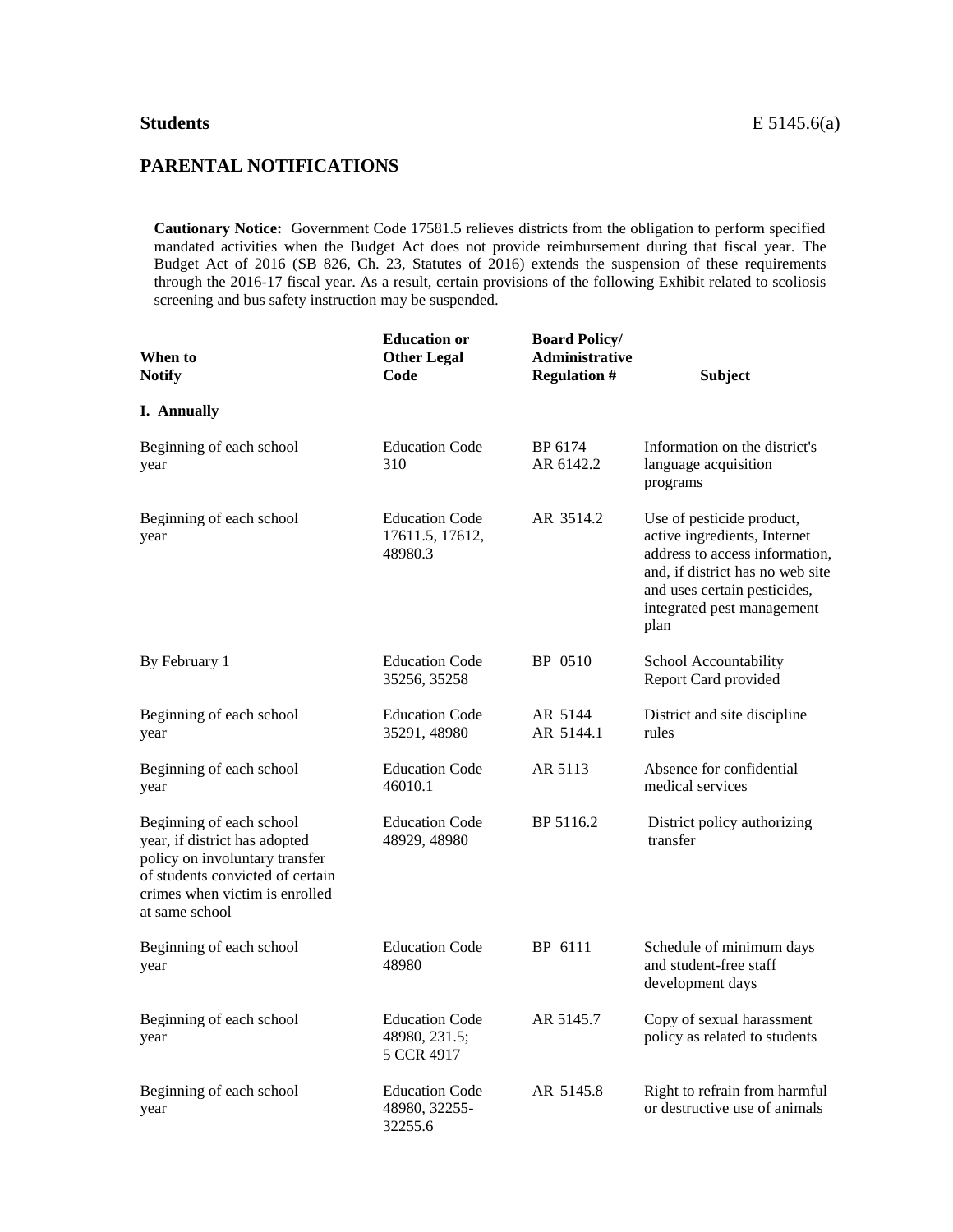| When to<br><b>Notify</b>                                          | <b>Education or</b><br><b>Other Legal</b><br>Code                                        | <b>Board Policy/</b><br>Administrative<br><b>Regulation #</b> | <b>Subject</b>                                                                                                                                                    |
|-------------------------------------------------------------------|------------------------------------------------------------------------------------------|---------------------------------------------------------------|-------------------------------------------------------------------------------------------------------------------------------------------------------------------|
| I. Annually (continued)                                           |                                                                                          |                                                               |                                                                                                                                                                   |
| Beginning of each school<br>year                                  | <b>Education Code</b><br>48980, 35160.5,<br>46600-46611,<br>48204, 48301,<br>48350-48361 | BP 5111.1<br>AR 5116.1<br>AR 5117                             | All statutory attendance<br>options, available local<br>attendance options, options for<br>meeting residency, form for<br>changing attendance, appeals<br>process |
| Beginning of each school<br>year, if Board allows<br>such absence | <b>Education Code</b><br>48980, 46014                                                    | AR 5113                                                       | Absence for religious<br>exercises or purposes                                                                                                                    |
| Beginning of each school<br>year                                  | <b>Education Code</b><br>48980, 48205                                                    | AR 5113<br>BP 6154                                            | Excused absences; grade/credit<br>cannot be reduced due to<br>excused absence if work or test<br>has been completed; full text<br>of Education Code 48205         |
| Beginning of each school<br>year                                  | <b>Education Code</b><br>48980, 48206.3,<br>48207, 48208                                 | AR 6183                                                       | Availability of home/hospital<br>instruction for students with<br>temporary disabilities                                                                          |
| Beginning of each school<br>year                                  | <b>Education Code</b><br>48980, 49403                                                    | BP 5141.31                                                    | School immunization program                                                                                                                                       |
| Beginning of each school<br>year                                  | <b>Education Code</b><br>48980, 49423,<br>49480                                          | AR 5141.21                                                    | Administration of<br>prescribed medication                                                                                                                        |
| Beginning of each school<br>year                                  | <b>Education Code</b><br>48980, 49451;<br>20 USC 1232h                                   | AR 5141.3                                                     | Right to refuse consent to<br>physical examination                                                                                                                |
| Beginning of each school<br>year                                  | <b>Education Code</b><br>48980, 49471,<br>49472                                          | BP 5143                                                       | Availability of<br>insurance                                                                                                                                      |
| Beginning of each school<br>year                                  | <b>Education Code</b><br>49013; 5 CCR<br>4622                                            | AR 1312.3                                                     | Uniform complaint procedures,<br>available appeals, civil law<br>remedies                                                                                         |
| Beginning of each school<br>year                                  | <b>Education Code</b><br>49063                                                           | AR 5125<br>AR 5125.3                                          | Challenge, review, and<br>expunging of records                                                                                                                    |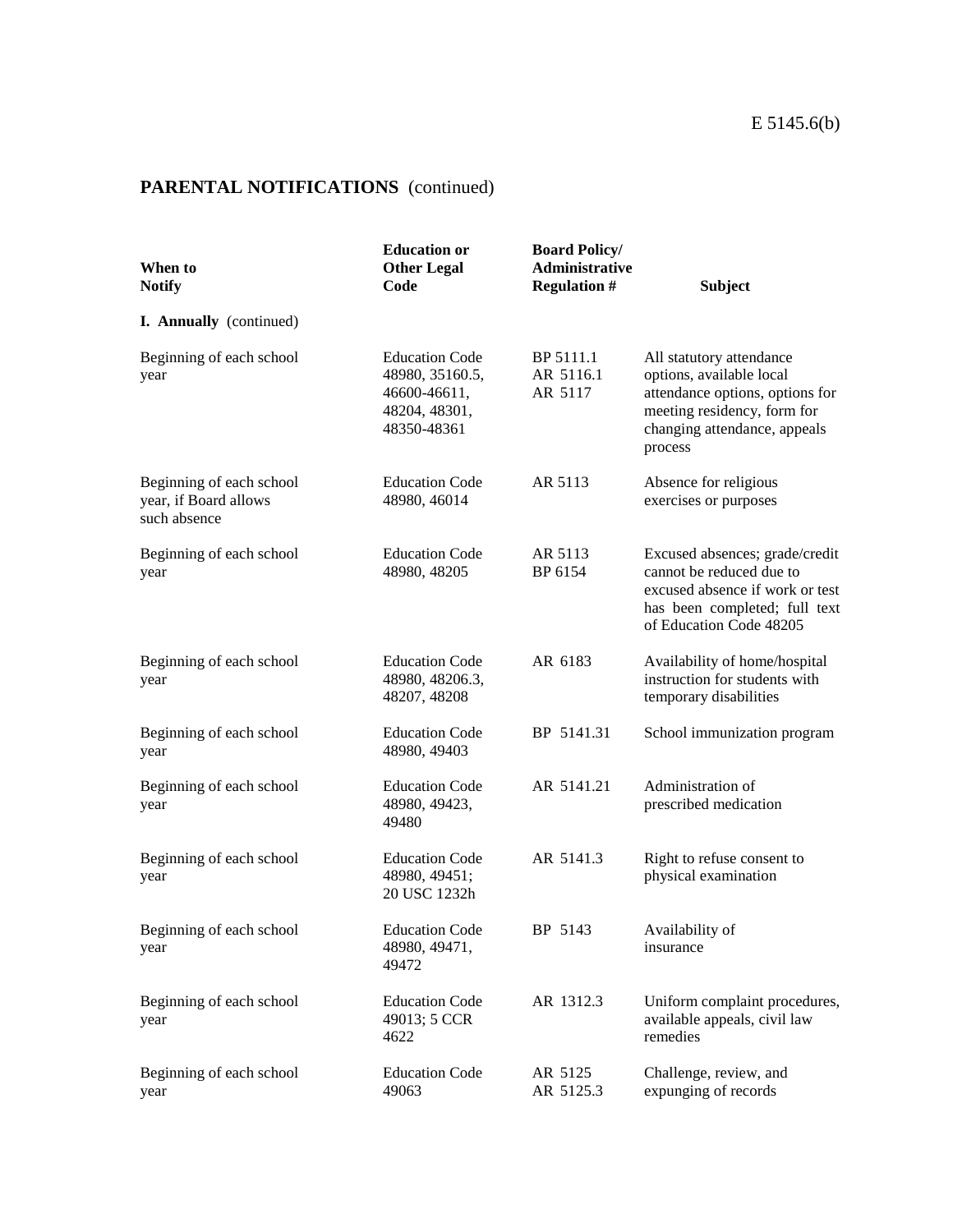| When to<br><b>Notify</b>         | <b>Education or</b><br><b>Other Legal</b><br>Code                       | <b>Board Policy/</b><br>Administrative<br><b>Regulation #</b> | <b>Subject</b>                                                                                                                                                                                                                                                      |
|----------------------------------|-------------------------------------------------------------------------|---------------------------------------------------------------|---------------------------------------------------------------------------------------------------------------------------------------------------------------------------------------------------------------------------------------------------------------------|
| I. Annually (continued)          |                                                                         |                                                               |                                                                                                                                                                                                                                                                     |
| Beginning of each school<br>year | <b>Education Code</b><br>49063, 49069;<br>20 USC 1232g;<br>34 CFR 99.7  | AR 5125                                                       | Student records: inspect and<br>review, access, types, location,<br>persons responsible, location<br>of log, access criteria, cost of<br>copies, amendment requests,<br>criteria to determine legitimate<br>educational interest, course<br>prospectus availability |
| Beginning of each school<br>year | <b>Education Code</b><br>49063, 49073;<br>20 USC 1232g;<br>34 CFR 99.37 | AR 5125.1                                                     | Release of directory<br>information                                                                                                                                                                                                                                 |
| Beginning of each school<br>year | <b>Education Code</b><br>49520, 48980;<br>42 USC 1758;<br>7 CFR 245.5   | AR 3553                                                       | Free and reduced price<br>meals                                                                                                                                                                                                                                     |
| Beginning of each school<br>year | <b>Education Code</b><br>51513; 20 USC<br>1232h                         | AR 5022<br>BP 6162.8                                          | Notice of privacy policy and<br>dates of activities re: survey,<br>health examination, or<br>collection of personal<br>information for marketing;<br>process to opt out of such<br>activities; inspection rights<br>and procedures                                  |
| Beginning of each school<br>year | <b>Education Code</b><br>56301                                          | BP 6164.4                                                     | Parental rights re: special<br>education identification,<br>referral, assessment,<br>instructional planning,<br>implementation and review,<br>and procedures for initiating<br>a referral for assessment                                                            |
| Beginning of each school<br>year | <b>Education Code</b><br>58501, 48980                                   | AR 6181                                                       | Alternative schools                                                                                                                                                                                                                                                 |
| Beginning of each school<br>year | Health and Safety<br>Code 104855                                        | AR 5141.6                                                     | Availability of dental fluoride<br>treatment; opportunity to<br>accept or deny treatment                                                                                                                                                                            |
| Annually                         | 5 CCR 852;<br><b>Education Code</b><br>60615                            | AR 6162.51                                                    | Student's participation in state<br>assessments; option to request<br>exemption from testing                                                                                                                                                                        |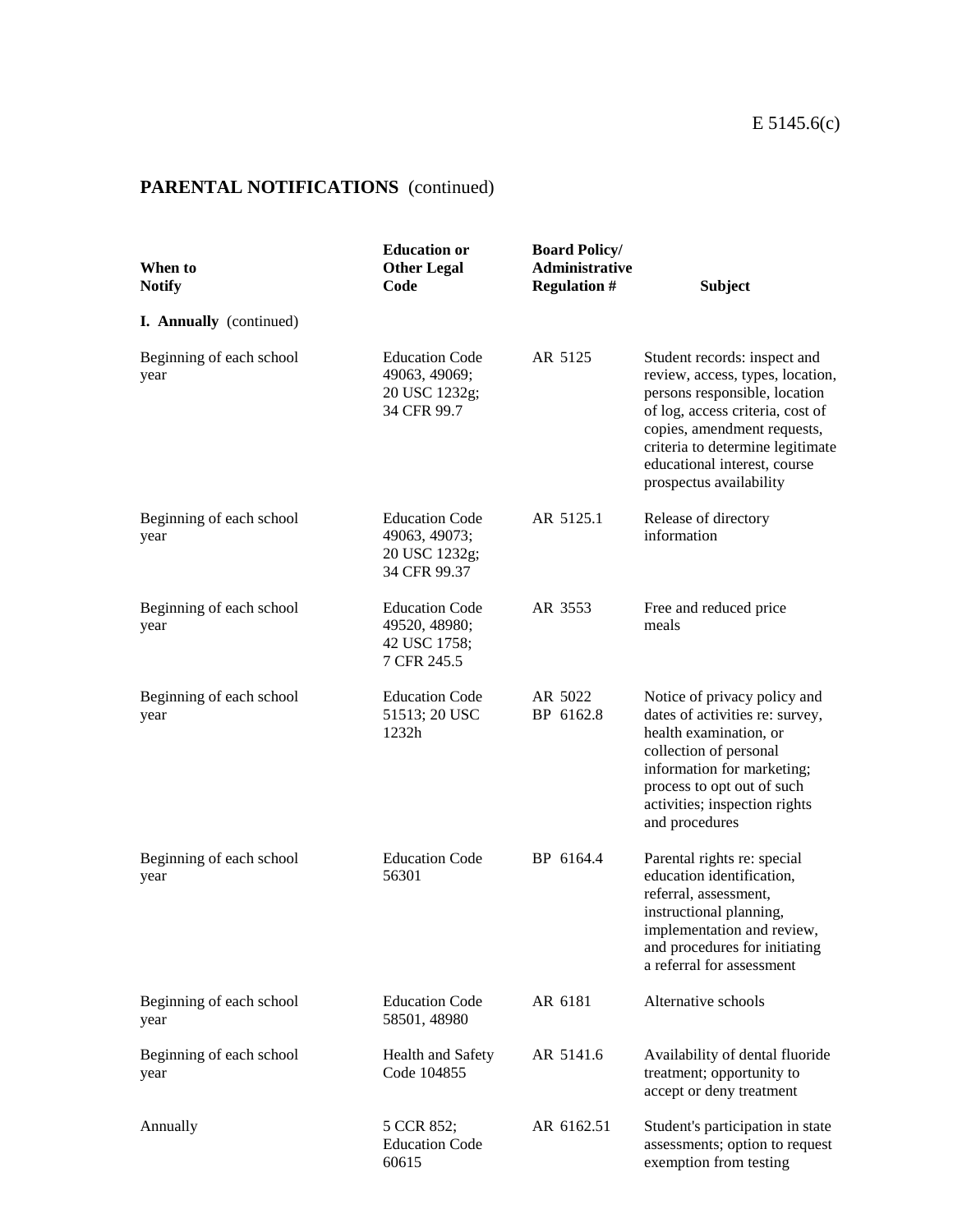| When to<br><b>Notify</b>                                                                                                | <b>Education or</b><br><b>Other Legal</b><br>Code | <b>Board Policy/</b><br><b>Administrative</b><br><b>Regulation #</b> | <b>Subject</b>                                                                                                                          |  |
|-------------------------------------------------------------------------------------------------------------------------|---------------------------------------------------|----------------------------------------------------------------------|-----------------------------------------------------------------------------------------------------------------------------------------|--|
| <b>I. Annually</b> (continued)                                                                                          |                                                   |                                                                      |                                                                                                                                         |  |
| Beginning of each school<br>year, if district receives<br>Title I funds                                                 | 20 USC 6312;<br>34 CFR 200.61                     | BP 4112.2<br>AR 4222                                                 | Right to request information<br>re: professional qualifications<br>of child's teacher and<br>paraprofessional                           |  |
| Beginning of each school<br>year                                                                                        | 34 CFR 104.8.<br>106.9                            | BP 0410<br>BP 6178                                                   | Nondiscrimination                                                                                                                       |  |
| Beginning of each school<br>year to parent, teacher, and<br>employee organizations or, in<br>their absence, individuals | 40 CFR 763.84,<br>763.93                          | AR 3514                                                              | Availability of asbestos<br>management plan; any<br>inspections, response actions<br>or post-response actions<br>planned or in progress |  |

#### **II. At Specific Times During the Student's Academic Career**

| Beginning in grade 7,<br>at least once prior to course<br>selection and career counseling    | <b>Education Code</b><br>221.5, 48980   | BP 6164.2            | Course selection and<br>career counseling                                                                                                                          |
|----------------------------------------------------------------------------------------------|-----------------------------------------|----------------------|--------------------------------------------------------------------------------------------------------------------------------------------------------------------|
| Upon a student's enrollment                                                                  | <b>Education Code</b><br>310            | BP 6174<br>AR 6142.2 | Information on the district's<br>language acquisition<br>programs                                                                                                  |
| When child first enrolls in a<br>public school, if school offers<br>a fingerprinting program | <b>Education Code</b><br>32390, 48980   | AR 5142.1            | Fingerprinting program                                                                                                                                             |
| When participating in<br>driver training courses under<br>the jurisdiction of the district   | <b>Education Code</b><br>35211          | None                 | Civil liability, insurance<br>coverage                                                                                                                             |
| Upon registration in K-6, if<br>students have not previously<br>been transported             | <b>Education Code</b><br>39831.5        | AR 3543              | School bus safety rules and<br>information, list of stops, rules<br>of conduct, red light crossing<br>instructions, bus danger zones,<br>walking to and from stops |
| Beginning of each school<br>year for high school students,<br>if high school is open campus  | <b>Education Code</b><br>44808.5, 48980 | AR 5112.5            | Open campus                                                                                                                                                        |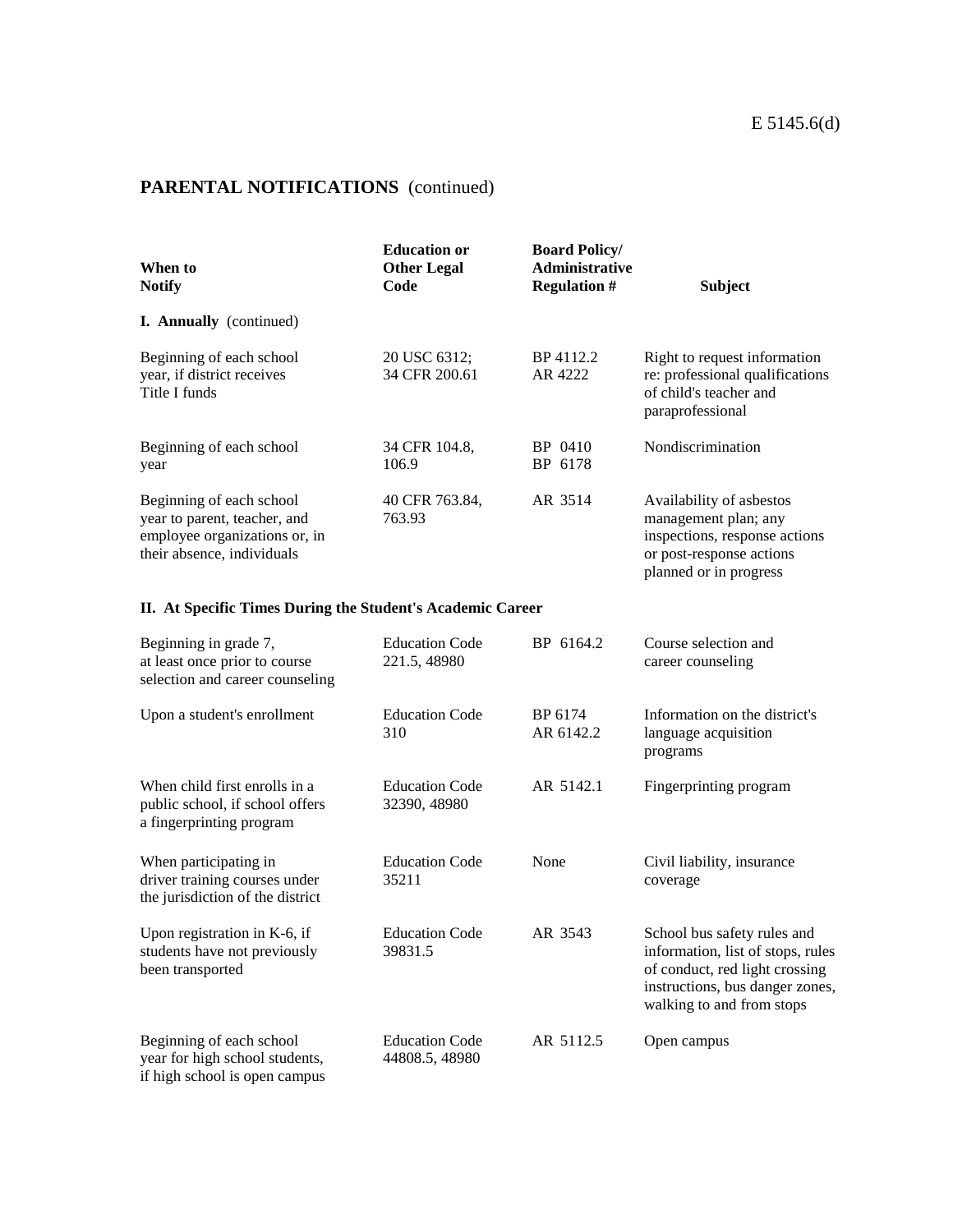| When to<br><b>Notify</b>                                                                                                                                                                      | <b>Education or</b><br><b>Other Legal</b><br>Code | <b>Board Policy/</b><br>Administrative<br><b>Regulation #</b> | <b>Subject</b>                                                                                                                                                                                                         |
|-----------------------------------------------------------------------------------------------------------------------------------------------------------------------------------------------|---------------------------------------------------|---------------------------------------------------------------|------------------------------------------------------------------------------------------------------------------------------------------------------------------------------------------------------------------------|
| II. At Specific Times During the Student's Academic Career (continued)                                                                                                                        |                                                   |                                                               |                                                                                                                                                                                                                        |
| Beginning of each school<br>year in grades 9-12, if district<br>allows career technical education<br>(CTE) course to satisfy<br>graduation requirement                                        | <b>Education Code</b><br>48980, 51225.3           | AR 6146.1                                                     | How each graduation<br>requirement does or does not<br>satisfy college entrance a-g<br>course criteria; district CTE<br>courses that satisfy a-g criteria                                                              |
| Upon a student's enrollment                                                                                                                                                                   | <b>Education Code</b><br>49063                    | AR 5125<br>AR 5125.3                                          | Specified rights related to<br>student records                                                                                                                                                                         |
| When students enter grade 7                                                                                                                                                                   | <b>Education Code</b><br>49452.7                  | AR 5141.3                                                     | Specified information on type<br>2 diabetes                                                                                                                                                                            |
| When in kindergarten,<br>or first grade if not previously<br>enrolled in public school                                                                                                        | <b>Education Code</b><br>49452.8                  | AR 5141.32                                                    | Requirement for oral health<br>assessment, explanation of<br>law, importance of oral health,<br>agency contact, privacy rights                                                                                         |
| Beginning of each school year<br>for students in grades 9-12                                                                                                                                  | <b>Education Code</b><br>51229, 48980             | AR 6143                                                       | College admission<br>requirements, UC and CSU<br>web sites that list certified<br>courses, description of CTE,<br>CDE Internet address, how<br>students may meet with<br>counselors                                    |
| Beginning of each school<br>year for students in grades<br>7-12, or at time of<br>enrollment if after beginning<br>of year                                                                    | <b>Education Code</b><br>51938, 48980             | AR 6142.1                                                     | Sexual health and HIV<br>prevention education, right to<br>view A/V materials, whether<br>taught by district staff or<br>outside consultants, right to<br>request specific Education<br>Code sections, right to excuse |
| Within 20 working days of<br>receiving results of standardized<br>achievement tests or, if results<br>not available in school year,<br>within 20 working days of start<br>of next school year | <b>Education Code</b><br>60641; 5 CCR 863         | AR 6162.51                                                    | Results of tests; test<br>purpose, individual score<br>and intended use                                                                                                                                                |
| By October 15 for students in<br>grade 12                                                                                                                                                     | <b>Education Code</b><br>69432.9                  | AR 5121<br>AR 5125                                            | Forwarding of student's grade<br>point average to Cal Grant<br>program; timeline to opt out                                                                                                                            |
| When child is enrolled<br>in kindergarten                                                                                                                                                     | Health and Safety<br>Code 124100,<br>124105       | AR 5141.32                                                    | Health screening<br>examination                                                                                                                                                                                        |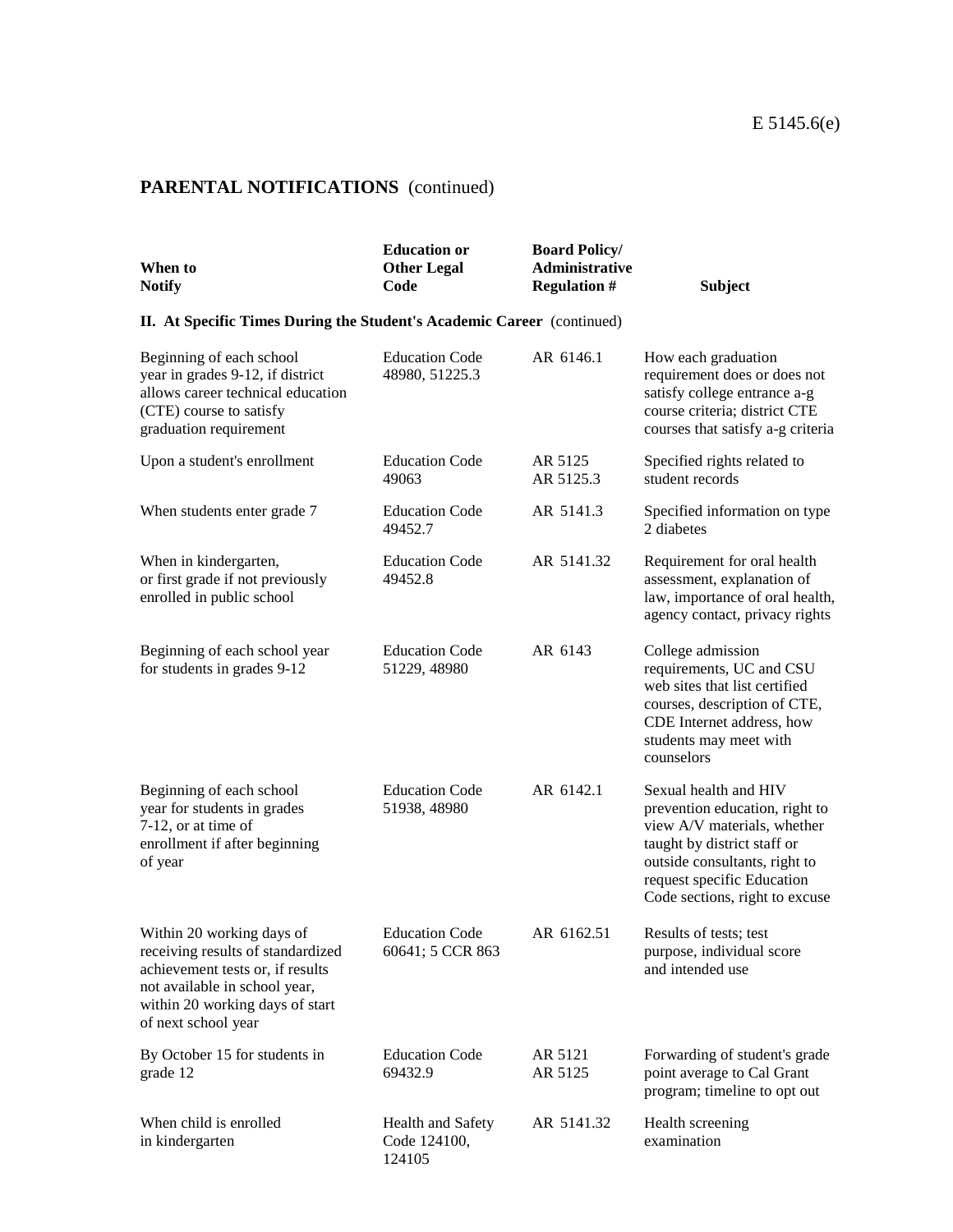| When to<br><b>Notify</b>                                                                                                                                                                                                                                                     | <b>Education or</b><br><b>Other Legal</b><br>Code | <b>Board Policy/</b><br><b>Administrative</b><br><b>Regulation #</b> | <b>Subject</b>                                                                                                                                                                                                                          |
|------------------------------------------------------------------------------------------------------------------------------------------------------------------------------------------------------------------------------------------------------------------------------|---------------------------------------------------|----------------------------------------------------------------------|-----------------------------------------------------------------------------------------------------------------------------------------------------------------------------------------------------------------------------------------|
| II. At Specific Times During the Student's Academic Career (continued)                                                                                                                                                                                                       |                                                   |                                                                      |                                                                                                                                                                                                                                         |
| To students in grades 11-12,<br>early enough to enable<br>registration for fall test                                                                                                                                                                                         | 5 CCR 11523                                       | AR 6146.2                                                            | Notice of proficiency<br>examination provided<br>under Education Code 48412                                                                                                                                                             |
| To secondary students, if<br>district receives Title I funds                                                                                                                                                                                                                 | 20 USC 7908                                       | AR 5125.1                                                            | Request that district not release<br>name, address, phone number<br>of child to military recruiters<br>without prior written consent                                                                                                    |
| <b>III.</b> When Special Circumstances Occur                                                                                                                                                                                                                                 |                                                   |                                                                      |                                                                                                                                                                                                                                         |
| In the event of a breach of<br>security of district records,<br>to affected persons                                                                                                                                                                                          | Civil Code<br>1798.29                             | <b>BP</b> 3580                                                       | Types of records affected,<br>date of breach, description of<br>incident, contact information<br>for credit reporting agencies                                                                                                          |
| Upon receipt of a complaint<br>alleging discrimination                                                                                                                                                                                                                       | <b>Education Code</b><br>262.3                    | AR 1312.3                                                            | Civil law remedies<br>available to complainants                                                                                                                                                                                         |
| When determining whether an<br>English learner should be<br>reclassified as fluent English<br>proficient                                                                                                                                                                     | <b>Education Code</b><br>313; 5 CCR 11303         | AR 6174                                                              | Description of reclassification<br>process, opportunity for<br>parent/guardian to participate                                                                                                                                           |
| When student is identified<br>as English learner and district<br>receives Title I or Title III<br>funds for English learner<br>programs, not later than 30<br>days after beginning of school<br>year or within two weeks of<br>placement if identified during<br>school year | <b>Education Code</b><br>440; 20 USC 6312         | AR 6174                                                              | Reason for classification, level<br>of English proficiency,<br>description of program(s),<br>option to decline program or<br>choose alternate, option to<br>remove student from program<br>at any time, exit requirements<br>of program |
| When homeless or foster youth<br>applies for enrollment in<br>before/after school program                                                                                                                                                                                    | <b>Education Code</b><br>8483                     | AR 5148.2                                                            | Right to priority enrollment;<br>how to request priority<br>enrollment                                                                                                                                                                  |
| Before high school student<br>attends specialized<br>secondary program on a<br>university campus                                                                                                                                                                             | <b>Education Code</b><br>17288                    | None                                                                 | University campus buildings<br>may not meet Education Code<br>requirements for structural<br>safety                                                                                                                                     |
| At least 72 hours before<br>use of pesticide product<br>not included in annual list                                                                                                                                                                                          | <b>Education Code</b><br>17612                    | AR 3514.2                                                            | Intended use of pesticide<br>product                                                                                                                                                                                                    |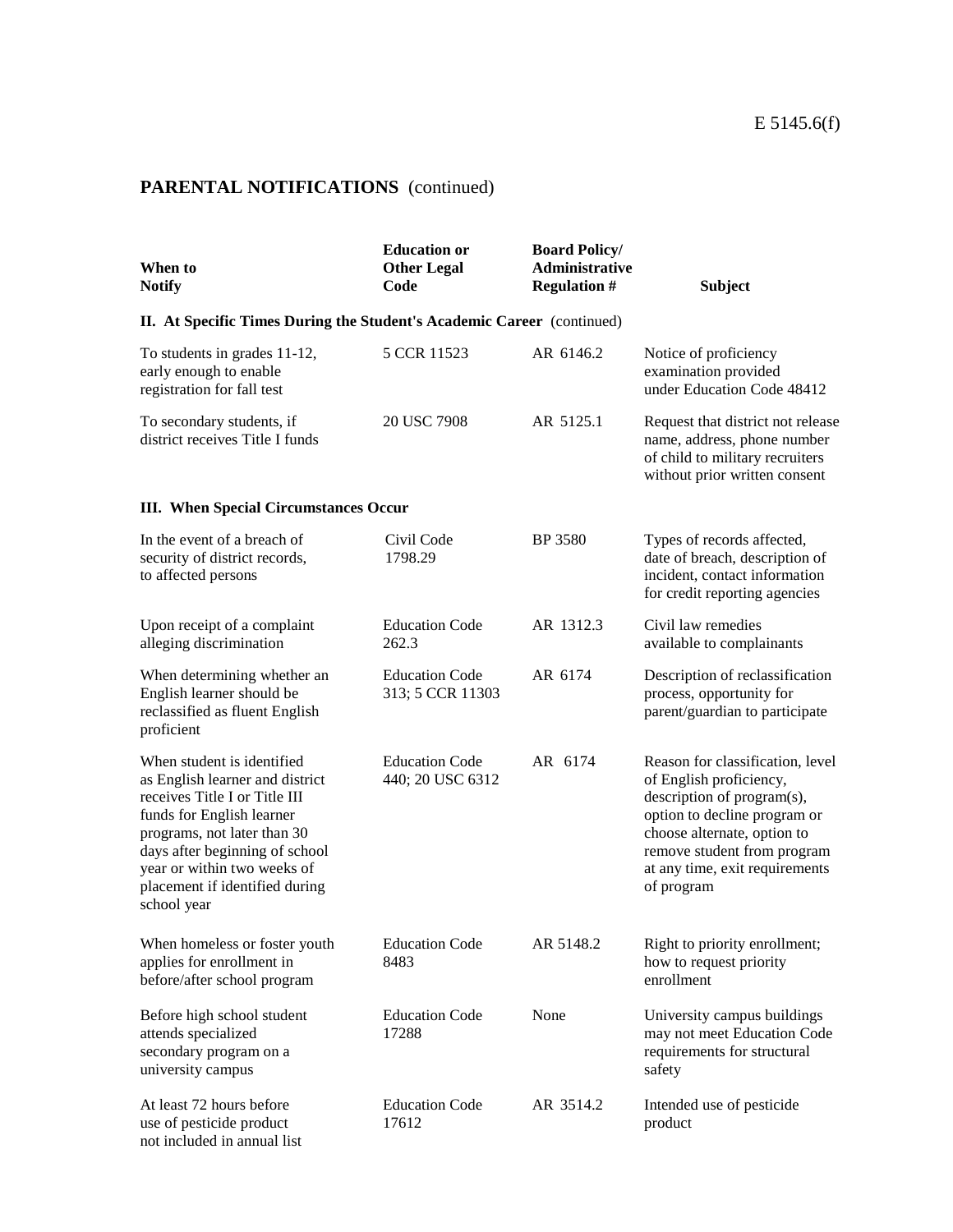| When to<br><b>Notify</b>                                                                                       | <b>Education or</b><br><b>Other Legal</b><br>Code | <b>Board Policy/</b><br><b>Administrative</b><br><b>Regulation #</b> | <b>Subject</b>                                                                                                            |
|----------------------------------------------------------------------------------------------------------------|---------------------------------------------------|----------------------------------------------------------------------|---------------------------------------------------------------------------------------------------------------------------|
| <b>III.</b> When Special Circumstances Occur (continued)                                                       |                                                   |                                                                      |                                                                                                                           |
| To members of athletic<br>teams                                                                                | <b>Education Code</b><br>32221.5                  | AR 5143                                                              | Offer of insurance; no-cost and<br>low-cost program options                                                               |
| If school has lost its WASC<br>accreditation status                                                            | <b>Education Code</b><br>35178.4                  | BP 6190                                                              | Loss of status, potential<br>consequences                                                                                 |
| When district has contracted<br>for electronic products or<br>services that disseminate<br>advertising         | <b>Education Code</b><br>35182.5                  | BP 3312                                                              | Advertising will be used in the<br>classroom or learning center                                                           |
| At least six months before<br>implementing uniform policy                                                      | <b>Education Code</b><br>35183                    | AR 5132                                                              | Dress code policy requiring<br>schoolwide uniform                                                                         |
| Before implementing a<br>year-round schedule                                                                   | <b>Education Code</b><br>37616                    | BP 6117                                                              | Public hearing on year-round<br>schedule                                                                                  |
| When interdistrict transfer<br>is requested and not approved<br>or denied within 30 days                       | <b>Education Code</b><br>46601                    | AR 5117                                                              | Appeal process                                                                                                            |
| Before early entry to<br>kindergarten, if offered                                                              | <b>Education Code</b><br>48000                    | AR 5111                                                              | Effects, advantages and<br>disadvantages of early entry                                                                   |
| When student identified as<br>being at risk of retention                                                       | <b>Education Code</b><br>48070.5                  | AR 5123                                                              | Student at risk of<br>retention                                                                                           |
| When student excluded due to<br>quarantine, contagious or<br>infectious disease, danger to<br>safety or health | <b>Education Code</b><br>48213                    | AR 5112.2<br>BP 5141.33                                              | Student has been excluded<br>from school                                                                                  |
| Before already admitted<br>student is excluded for lack<br>of immunization                                     | <b>Education Code</b><br>48216; 17 CCR<br>6040    | AR 5141.31                                                           | Need to submit evidence of<br>immunization or exemption<br>within 10 school days; referral<br>to medical care             |
| When a student is<br>classified as truant                                                                      | <b>Education Code</b><br>48260.5, 48262           | AR 5113.1                                                            | Truancy, parental obligation,<br>availability of alternative<br>programs, student<br>consequences, need for<br>conference |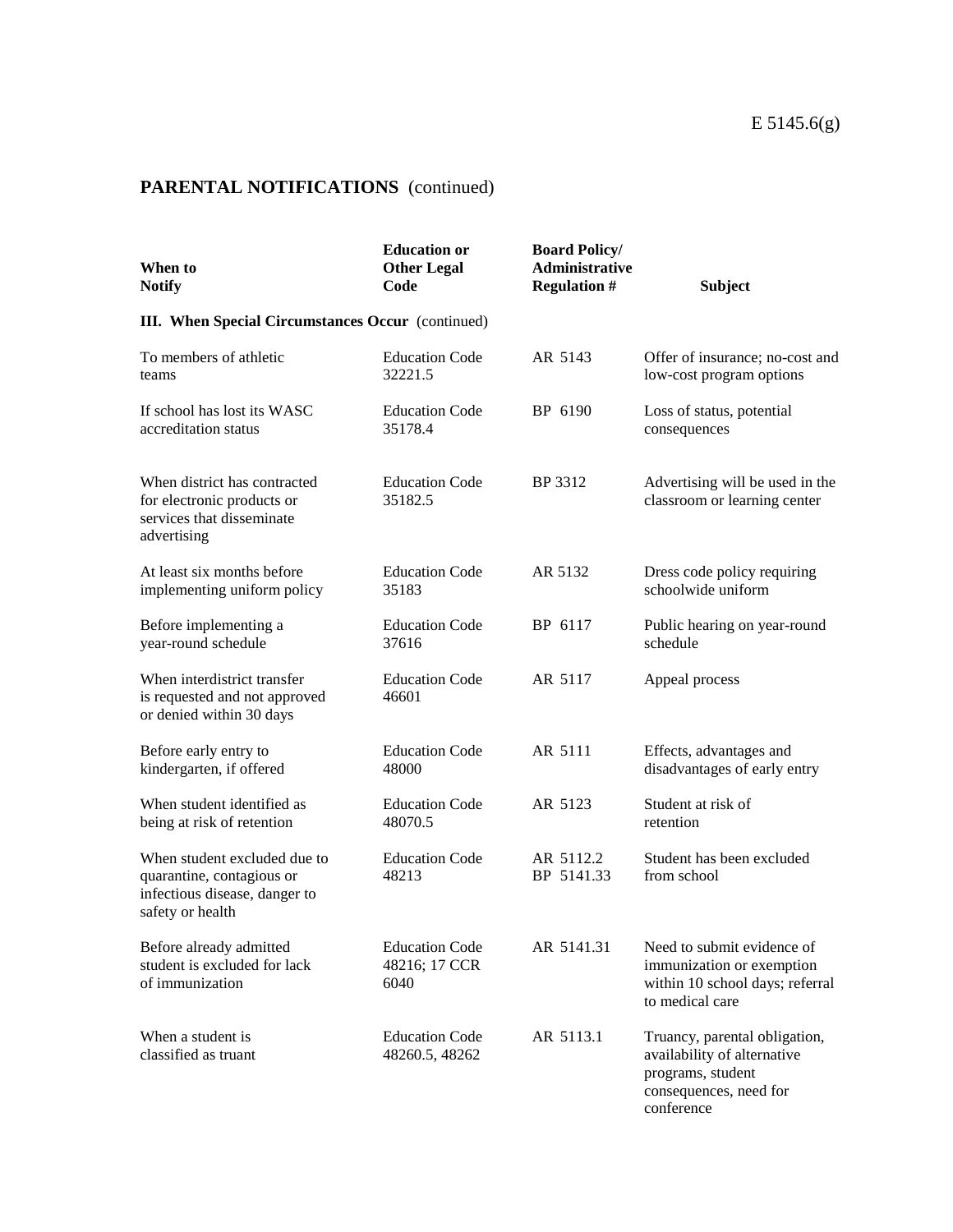| When to<br><b>Notify</b>                                                                                                | <b>Education or</b><br><b>Other Legal</b><br>Code | <b>Board Policy/</b><br><b>Administrative</b><br><b>Regulation #</b> | <b>Subject</b>                                                                                                                                              |
|-------------------------------------------------------------------------------------------------------------------------|---------------------------------------------------|----------------------------------------------------------------------|-------------------------------------------------------------------------------------------------------------------------------------------------------------|
| <b>III. When Special Circumstances Occur</b> (continued)                                                                |                                                   |                                                                      |                                                                                                                                                             |
| When a truant is referred<br>to a SARB or probation<br>department                                                       | <b>Education Code</b><br>48263                    | AR 5113.1                                                            | Name and address of SARB<br>or probation department and<br>reason for referral                                                                              |
| When a school is identified on<br>the state's Open Enrollment List                                                      | <b>Education Code</b><br>48354; 5 CCR<br>4702     | AR 5118                                                              | Student's option to transfer<br>to another school                                                                                                           |
| Within 60 days of receiving<br>application for transfer out of<br>open enrollment school                                | <b>Education Code</b><br>48357; 5 CCR<br>4702     | AR 5118                                                              | Whether student's transfer<br>application is accepted or<br>rejected; reasons for rejection                                                                 |
| When student requests to<br>voluntarily transfer to<br>continuation school                                              | <b>Education Code</b><br>48432.3                  | AR 6184                                                              | Copy of district policy and<br>regulation on continuation<br>education                                                                                      |
| Prior to involuntary transfer<br>to continuation school                                                                 | <b>Education Code</b><br>48432.5                  | AR 6184                                                              | Right to request meeting prior<br>to involuntary transfer to<br>continuation school                                                                         |
| To person holding educational<br>rights, prior to recommending<br>placement of foster youth<br>outside school of origin | <b>Education Code</b><br>48853.5                  | AR 6173.1                                                            | Basis for the placement<br>recommendation                                                                                                                   |
| When student is removed from<br>class and teacher requires<br>parental attendance at school                             | <b>Education Code</b><br>48900.1                  | AR 5144.4                                                            | Parental attendance required;<br>timeline for attendance                                                                                                    |
| Prior to withholding grades,<br>diplomas, or transcripts                                                                | <b>Education Code</b><br>48904                    | AR 5125.2                                                            | Damaged school property                                                                                                                                     |
| When withholding grades,<br>diplomas or transcripts<br>from transferring student                                        | <b>Education Code</b><br>48904.3                  | AR 5125.2                                                            | Next school will continue<br>withholding grades, diplomas,<br>or transcripts                                                                                |
| When student is released<br>to peace officer                                                                            | <b>Education Code</b><br>48906                    | BP 5145.11                                                           | Release of student to peace<br>officer for the purpose of<br>removing minor from school,<br>unless taken into custody as<br>victim of suspected child abuse |
| At time of suspension                                                                                                   | <b>Education Code</b><br>48911                    | BP 5144.1<br>AR 5144.1                                               | Notice of suspension                                                                                                                                        |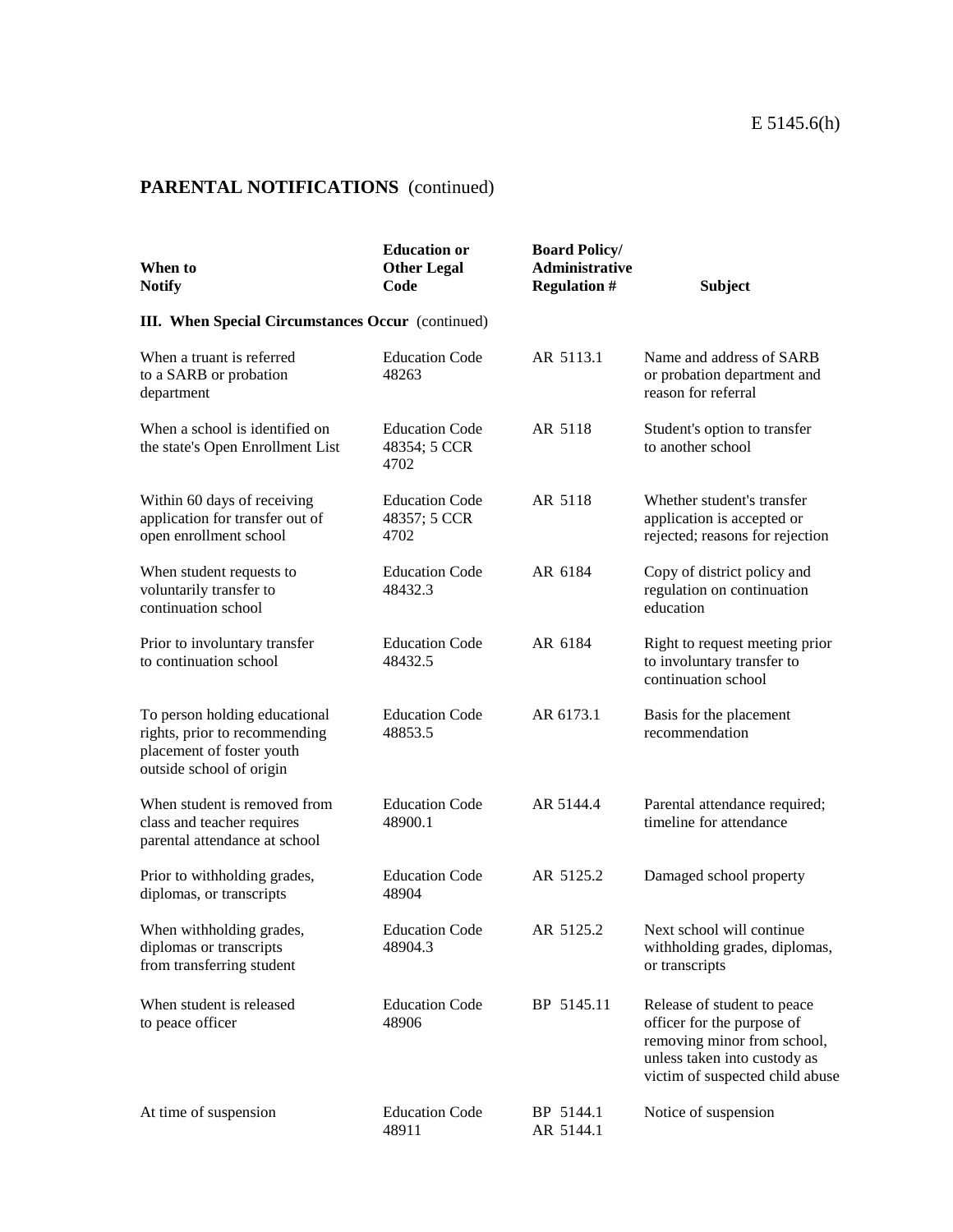| When to<br><b>Notify</b>                                                                                          | <b>Education or</b><br><b>Other Legal</b><br>Code | <b>Board Policy/</b><br><b>Administrative</b><br><b>Regulation #</b> | <b>Subject</b>                                                                                                |
|-------------------------------------------------------------------------------------------------------------------|---------------------------------------------------|----------------------------------------------------------------------|---------------------------------------------------------------------------------------------------------------|
| <b>III.</b> When Special Circumstances Occur (continued)                                                          |                                                   |                                                                      |                                                                                                               |
| When original period of<br>suspension is extended                                                                 | <b>Education Code</b><br>48911                    | AR 5144.1                                                            | Extension of suspension                                                                                       |
| At the time a student is<br>assigned to a supervised<br>suspension classroom                                      | <b>Education Code</b><br>48911.1                  | AR 5144.1                                                            | The student's assignment to<br>a supervised suspension<br>classroom                                           |
| Before holding a closed<br>session re: suspension                                                                 | <b>Education Code</b><br>48912                    | AR 5144.1                                                            | Intent to hold a closed session<br>re: suspension                                                             |
| When student expelled<br>from another district for<br>certain acts seeks admission                                | <b>Education Code</b><br>48915.1,<br>48918        | BP 5119                                                              | Hearing re: possible danger<br>presented by expelled<br>student                                               |
| When readmission is<br>denied                                                                                     | <b>Education Code</b><br>48916                    | AR 5144.1                                                            | Reasons for denial;<br>determination of assigned<br>program                                                   |
| When expulsion occurs                                                                                             | <b>Education Code</b><br>48916                    | AR 5144.1                                                            | Readmission procedures                                                                                        |
| At least 10 calendar days<br>before expulsion hearing                                                             | <b>Education Code</b><br>48918                    | AR 5144.1                                                            | Notice of expulsion<br>hearing                                                                                |
| When expulsion or<br>suspension of expulsion<br>occurs                                                            | <b>Education Code</b><br>48918                    | AR 5144.1                                                            | Decision to expel; right to<br>appeal to county board;<br>obligation to inform new<br>district of status      |
| Before involuntary transfer of<br>student convicted of certain<br>crime when victim is enrolled<br>at same school | <b>Education Code</b><br>48929, 48980             | BP 5116.2                                                            | Right to request a meeting<br>with principal or designee                                                      |
| One month before the<br>scheduled minimum day                                                                     | <b>Education Code</b><br>48980                    | BP 6111                                                              | When minimum days are<br>scheduled after beginning<br>of the school year                                      |
| When parents/guardians<br>request guidelines for filing<br>complaint of child abuse<br>at a school site           | <b>Education Code</b><br>48987                    | AR 5141.4                                                            | Guidelines for filing<br>complaint of child abuse<br>at a school site with local<br>child protective agencies |
| When student in danger<br>of failing a course                                                                     | <b>Education Code</b><br>49067                    | AR 5121                                                              | Student in danger<br>of failing a course                                                                      |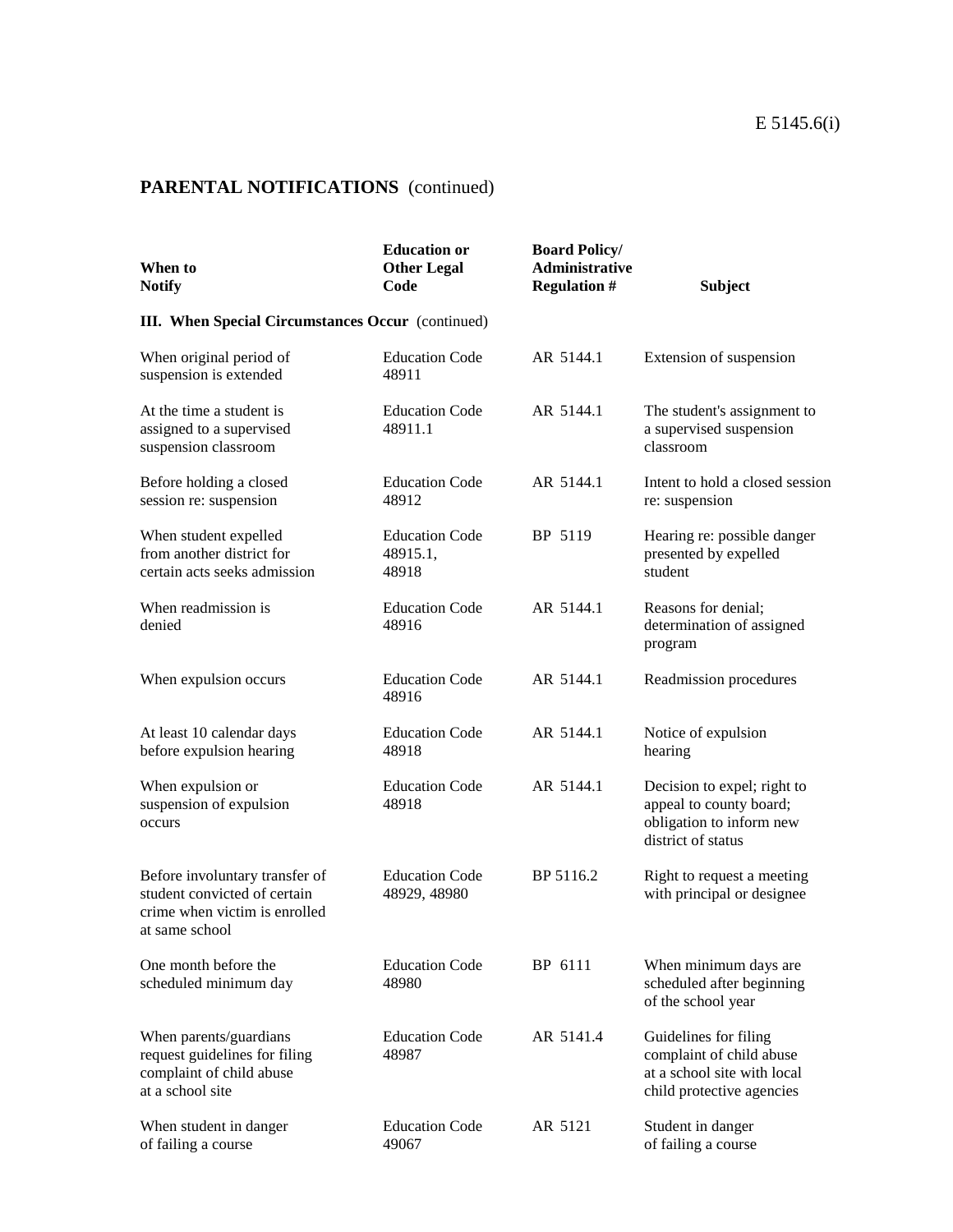| When to<br><b>Notify</b>                                                                                                  | <b>Education or</b><br><b>Other Legal</b><br>Code | <b>Board Policy/</b><br><b>Administrative</b><br><b>Regulation #</b> | <b>Subject</b>                                                                                                                                                  |
|---------------------------------------------------------------------------------------------------------------------------|---------------------------------------------------|----------------------------------------------------------------------|-----------------------------------------------------------------------------------------------------------------------------------------------------------------|
| <b>III.</b> When Special Circumstances Occur (continued)                                                                  |                                                   |                                                                      |                                                                                                                                                                 |
| When student transfers<br>from another district or<br>private school                                                      | <b>Education Code</b><br>49068                    | AR 5125                                                              | Right to receive copy of<br>student's record and to<br>challenge its content                                                                                    |
| When parent/guardian's<br>challenge of student record is<br>denied and parent/guardian<br>appeals                         | <b>Education Code</b><br>49070                    | AR 5125.3                                                            | If board sustains allegations,<br>the correction or destruction<br>of record; if denied, right to<br>submit written objection                                   |
| When district is considering<br>program to gather safety-related<br>information from students'<br>social media activity   | <b>Education Code</b><br>49073.6                  | BP 5125                                                              | Opportunity for input on<br>proposed program                                                                                                                    |
| When district adopts program<br>to gather information from<br>students' social media activity,<br>and annually thereafter | <b>Education Code</b><br>49073.6                  | AR 5125                                                              | Information is being gathered,<br>access to records, process for<br>removal or corrections,<br>destruction of records                                           |
| Within 24 hours of<br>release of information<br>to a judge or probation<br>officer                                        | <b>Education Code</b><br>49076                    | AR 5125                                                              | Release of student record to a<br>judge or probation officer for<br>conducting truancy mediation<br>program or for presenting<br>evidence at a truancy petition |
| Before release of<br>information pursuant to<br>court order or subpoena                                                   | <b>Education Code</b><br>49077                    | AR 5125                                                              | Release of information<br>pursuant to court order<br>or subpoena                                                                                                |
| When screening results in<br>suspicion that student<br>has scoliosis                                                      | <b>Education Code</b><br>49452.5                  | AR 5141.3                                                            | Scoliosis screening                                                                                                                                             |
| When test results in<br>discovery of visual or<br>hearing defects                                                         | <b>Education Code</b><br>49456; 17 CCR<br>2951    | AR 5141.3                                                            | Vision or hearing test results                                                                                                                                  |
| Annually to parents/guardians<br>of student athletes before their<br>first practice or competition                        | <b>Education Code</b><br>49475                    | AR 6145.2                                                            | Information on concussions<br>and head injuries                                                                                                                 |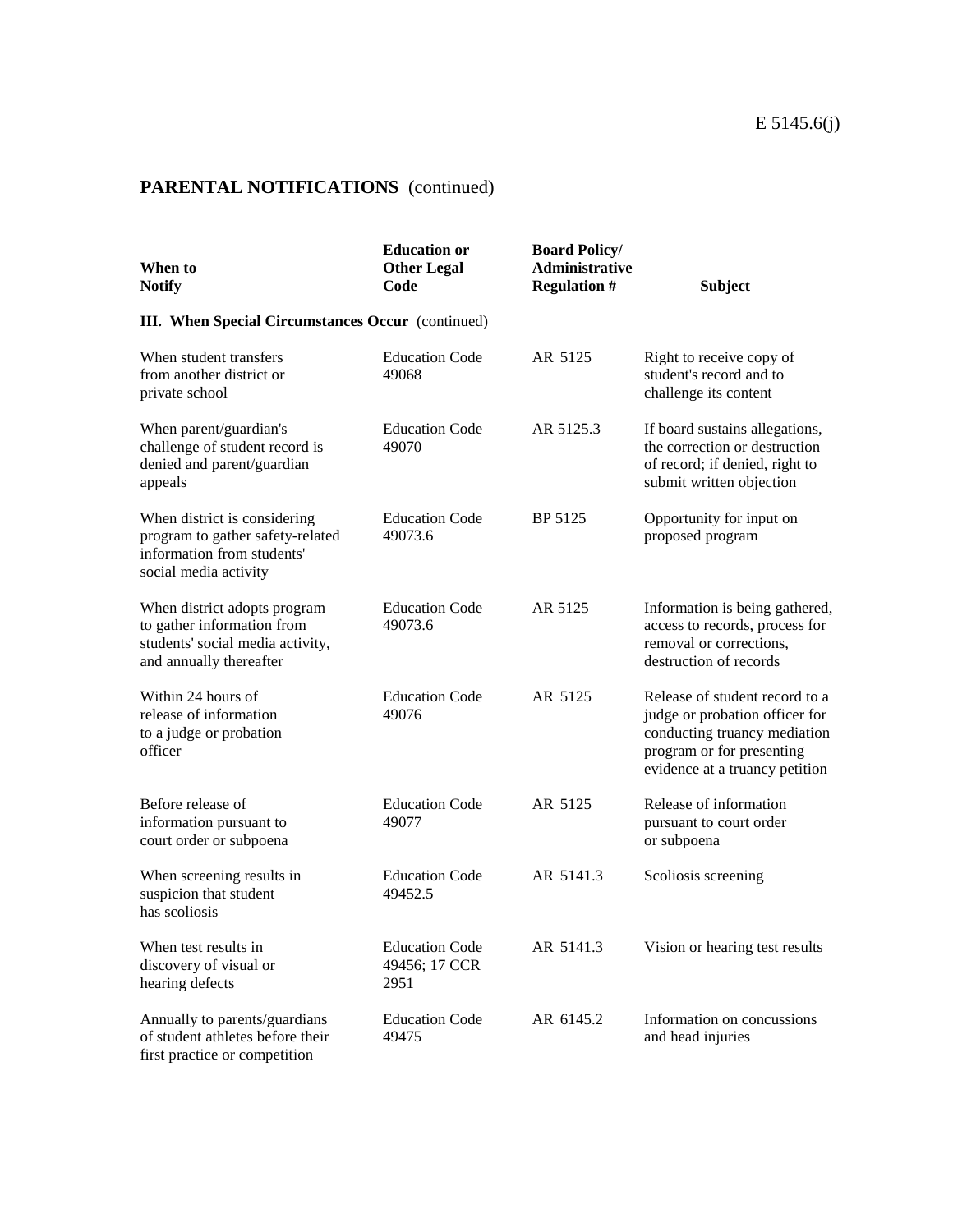| When to<br><b>Notify</b>                                                                                                                                                            | <b>Education or</b><br><b>Other Legal</b><br>Code              | <b>Board Policy/</b><br>Administrative<br><b>Regulation #</b> | <b>Subject</b>                                                                                                                                           |  |  |  |
|-------------------------------------------------------------------------------------------------------------------------------------------------------------------------------------|----------------------------------------------------------------|---------------------------------------------------------------|----------------------------------------------------------------------------------------------------------------------------------------------------------|--|--|--|
| <b>III.</b> When Special Circumstances Occur (continued)                                                                                                                            |                                                                |                                                               |                                                                                                                                                          |  |  |  |
| To person holding educational<br>rights, within 30 days of foster<br>youth, homeless youth, or<br>former juvenile court school<br>student being transferred<br>between high schools | <b>Education Code</b><br>51225.1                               | BP 6146.1<br>AR 6173<br>AR 6173.1<br>AR 6173.3                | Exemption from local<br>graduation requirements, effect<br>on college admission, option<br>for fifth year of high school                                 |  |  |  |
| Before any test/survey<br>questioning personal beliefs                                                                                                                              | <b>Education Code</b><br>51513                                 | AR 5022                                                       | Permission for test, survey<br>questioning personal beliefs                                                                                              |  |  |  |
| At least 14 days before HIV<br>prevention or sexual health<br>instruction, if arrangement<br>made for guest speaker after<br>beginning of school year                               | <b>Education Code</b><br>51938                                 | AR 6142.1                                                     | Instruction in HIV prevention<br>or sexual health by guest<br>speaker or outside consultant                                                              |  |  |  |
| Prior to administering survey<br>regarding health risks and<br>behaviors to students in 7-12                                                                                        | <b>Education Code</b><br>51938                                 | AR 5022                                                       | Notice that the survey will<br>be administered                                                                                                           |  |  |  |
| Within 30 calendar days<br>of receipt of results of<br>assessment or reassessment<br>of English proficiency                                                                         | <b>Education Code</b><br>52164.1,<br>52164.3;<br>5 CCR 11511.5 | AR 6174                                                       | Results of state test of<br>English proficiency                                                                                                          |  |  |  |
| When migrant education<br>program is established                                                                                                                                    | <b>Education Code</b><br>54444.2                               | BP 6175<br>AR 6175                                            | Parent advisory council<br>membership composition                                                                                                        |  |  |  |
| When child participates in<br>licensed child care and<br>development program                                                                                                        | Health and Safety<br>Code 1596.857                             | AR 5148                                                       | Parent/guardian right to enter<br>facility                                                                                                               |  |  |  |
| When district receives<br>Tobacco-Use Prevention<br><b>Education Funds</b>                                                                                                          | Health and Safety<br>Code 104420                               | AR 3513.3                                                     | The district's tobacco-free<br>schools policy and<br>enforcement procedures                                                                              |  |  |  |
| When sharing student<br>immunization information<br>with an immunization<br>system                                                                                                  | Health and Safety<br>Code 120440                               | AR 5125                                                       | Types of information to be<br>shared, name and address of<br>agency, acceptable use of the<br>information, right to examine,<br>right to refuse to share |  |  |  |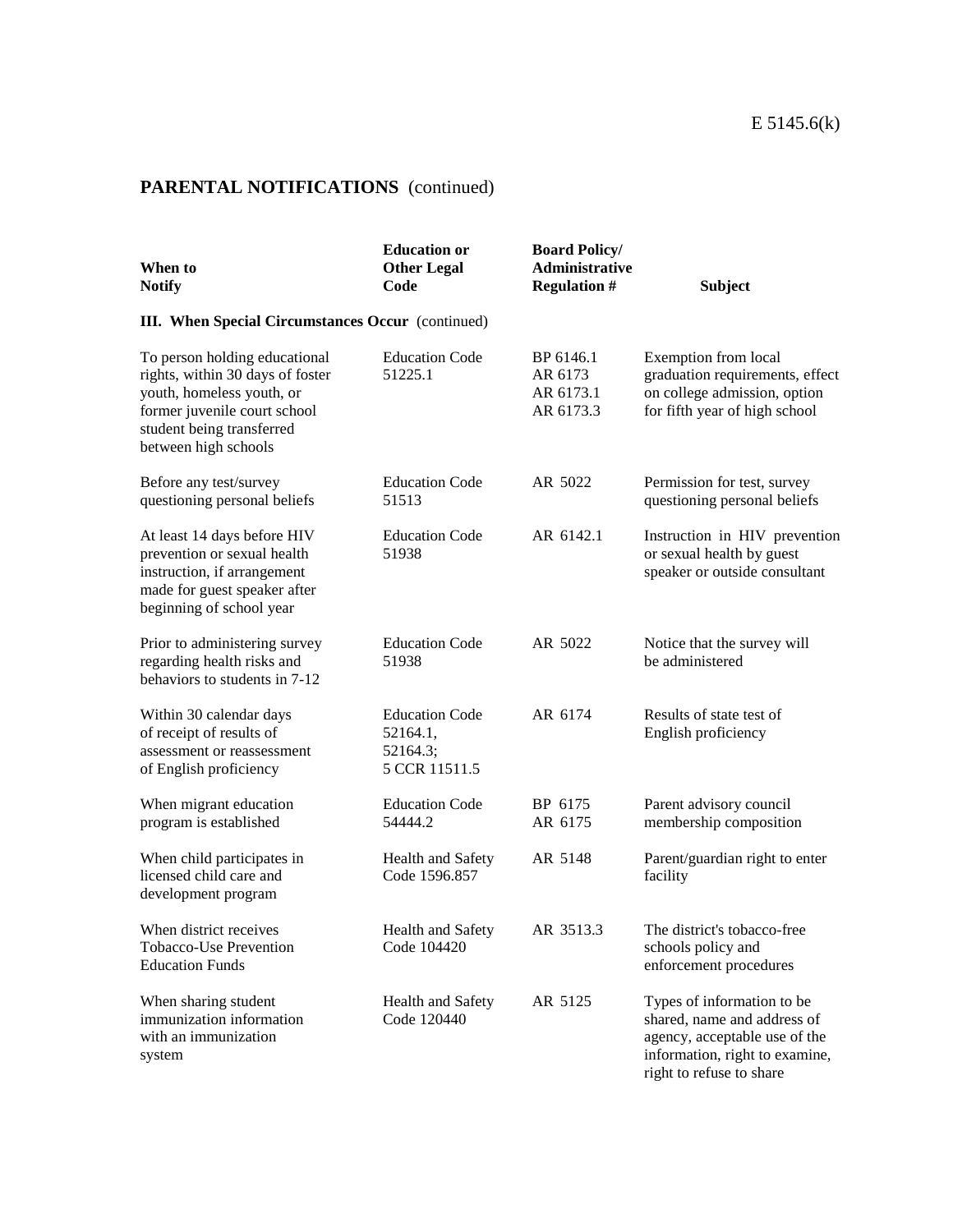| When to<br><b>Notify</b>                                                                                                                                                                                                              | <b>Education or</b><br><b>Other Legal</b><br>Code | <b>Board Policy/</b><br><b>Administrative</b><br><b>Regulation #</b> | <b>Subject</b>                                                                                                                                                                               |  |  |
|---------------------------------------------------------------------------------------------------------------------------------------------------------------------------------------------------------------------------------------|---------------------------------------------------|----------------------------------------------------------------------|----------------------------------------------------------------------------------------------------------------------------------------------------------------------------------------------|--|--|
| III. When Special Circumstances Occur (continued)                                                                                                                                                                                     |                                                   |                                                                      |                                                                                                                                                                                              |  |  |
| At least 14 days prior to<br>sex offender coming on<br>campus as volunteer                                                                                                                                                            | Penal Code 626.81                                 | AR 1240<br><b>BP</b> 1250                                            | Dates and times permission<br>granted; obtaining information<br>from law enforcement                                                                                                         |  |  |
| When hearing is requested by<br>person asked to leave<br>school premises                                                                                                                                                              | Penal Code 627.5                                  | AR 3515.2                                                            | Notice of hearing                                                                                                                                                                            |  |  |
| When responding to complaint<br>re: discrimination, special<br>education, or noncompliance<br>with law                                                                                                                                | 5 CCR 4631                                        | AR 1312.3                                                            | Findings, disposition of<br>complaint, any corrective<br>actions, appeal rights and<br>procedures                                                                                            |  |  |
| When child participates in<br>licensed child care and<br>development program                                                                                                                                                          | 5 CCR 18066                                       | AR 5148                                                              | Policies re: excused and<br>unexcused absences                                                                                                                                               |  |  |
| Within 30 days of application<br>for subsidized child care or<br>preschool services                                                                                                                                                   | 5 CCR 18094,<br>18118                             | AR 5148<br>AR 5148.3                                                 | Approval or denial of<br>services                                                                                                                                                            |  |  |
| Upon recertification or update<br>of application for child care<br>or preschool services                                                                                                                                              | 5 CCR 18095,<br>18119                             | AR 5148<br>AR 5148.3                                                 | Any change in service, such<br>as in fees, amount of service,<br>termination of service                                                                                                      |  |  |
| Upon child's enrollment in<br>child care program                                                                                                                                                                                      | 5 CCR 18114                                       | AR 5148                                                              | Policy on fee collection                                                                                                                                                                     |  |  |
| When payment of child care<br>fees is seven days late                                                                                                                                                                                 | 5 CCR 18114                                       | AR 5148                                                              | Notice of delinquent fees                                                                                                                                                                    |  |  |
| When district substantively<br>changes policy on student<br>privacy rights                                                                                                                                                            | 20 USC 1232h                                      | AR 5022                                                              | Notice of any substantive<br>change in policy or regulation                                                                                                                                  |  |  |
| For districts receiving Title I<br>funds, when child has been<br>assigned or taught for four or<br>more consecutive weeks by a<br>teacher who does not meet<br>state certification requirements<br>for the grade level/subject taught | 20 USC 6312                                       | AR 4112.2                                                            | Timely notice to parent/<br>guardian of child's assignment                                                                                                                                   |  |  |
| For districts receiving Title I<br>funds, not later than 30 days<br>after beginning of school year,<br>to parents/guardians of English<br>learners                                                                                    | 20 USC 6312                                       | AR 6174                                                              | Reasons for placement, level<br>of proficiency, instructional<br>methods, how program meets<br>child's strengths and teaches<br>English, exit requirements,<br>right to choose other program |  |  |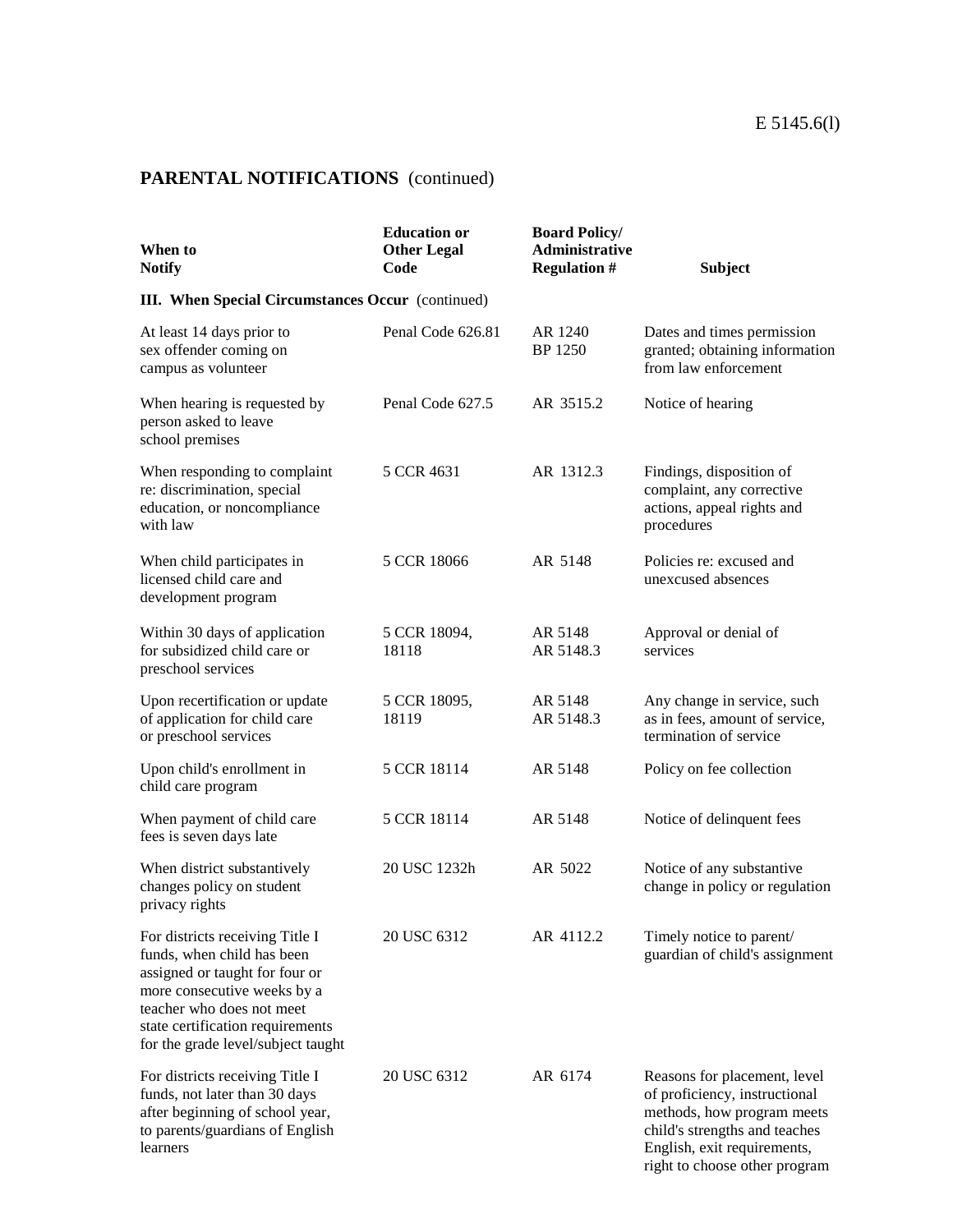| When to<br><b>Notify</b>                                                                                        | <b>Education or</b><br><b>Other Legal</b><br>Code                                                                   | <b>Board Policy/</b><br><b>Administrative</b><br><b>Regulation #</b> | <b>Subject</b>                                                                                                                             |
|-----------------------------------------------------------------------------------------------------------------|---------------------------------------------------------------------------------------------------------------------|----------------------------------------------------------------------|--------------------------------------------------------------------------------------------------------------------------------------------|
| <b>III.</b> When Special Circumstances Occur (continued)                                                        |                                                                                                                     |                                                                      |                                                                                                                                            |
| For schools receiving Title I<br>funds, upon development of<br>parent involvement policy                        | 20 USC 6316                                                                                                         | AR 6020                                                              | Notice of policy                                                                                                                           |
| When household is selected<br>for verification of eligibility<br>for free or reduced-price meals                | 42 USC 1758;<br>7 CFR 245.6a                                                                                        | AR 3553                                                              | Need to submit verification<br>information; any subsequent<br>change in benefits; appeals                                                  |
| When student is homeless or<br>unaccompanied minor                                                              | 42 USC 11432;<br><b>Education Code</b><br>48852.5                                                                   | AR 6173                                                              | Educational and related<br>opportunities; transportation<br>services; placement decision<br>and right to appeal                            |
| When student transfers<br>out of state and records are<br>disclosed without consent<br>pursuant to 34 CFR 99.30 | 34 CFR 99.34                                                                                                        | AR 5125                                                              | Right to review records                                                                                                                    |
| When district receives<br>federal funding assistance<br>for nutrition program                                   | <b>USDA FNS</b><br>Instruction 113-1                                                                                | BP 3555                                                              | Rights and responsibilities,<br>nondiscrimination policy,<br>complaint procedures                                                          |
| <b>IV. Special Education Notices</b>                                                                            |                                                                                                                     |                                                                      |                                                                                                                                            |
| Prior to conducting initial<br>evaluation                                                                       | <b>Education Code</b><br>56301, 56321,<br>56321.5, 56321.6,<br>56329; 20 USC<br>1415(d); 34 CFR<br>300.502, 300.503 | BP 6159.1<br>AR 6159.1<br>AR 6164.4                                  | Proposed evaluation plan,<br>related parental rights,<br>prior written notice,<br>procedural safeguards                                    |
| Before functional behavioral<br>assessment begins                                                               | <b>Education Code</b><br>56321                                                                                      | AR 6159.4                                                            | Notification and consent                                                                                                                   |
| 24 hours before IEP<br>when district intending to<br>record                                                     | <b>Education Code</b><br>56341.1                                                                                    | AR 6159                                                              | Intention to audio-record<br>IEP meeting                                                                                                   |
| Early enough to ensure<br>opportunity for parent/<br>guardian to attend IEP meeting                             | <b>Education Code</b><br>56341.5;<br>34 CFR 300.322                                                                 | AR 6159                                                              | Time, purpose, location, who<br>will attend, participation of<br>others with special knowledge,<br>transition statements if<br>appropriate |
| When parent/guardian orally<br>requests review of IEP                                                           | <b>Education Code</b><br>56343.5                                                                                    | AR 6159                                                              | Need for written request                                                                                                                   |